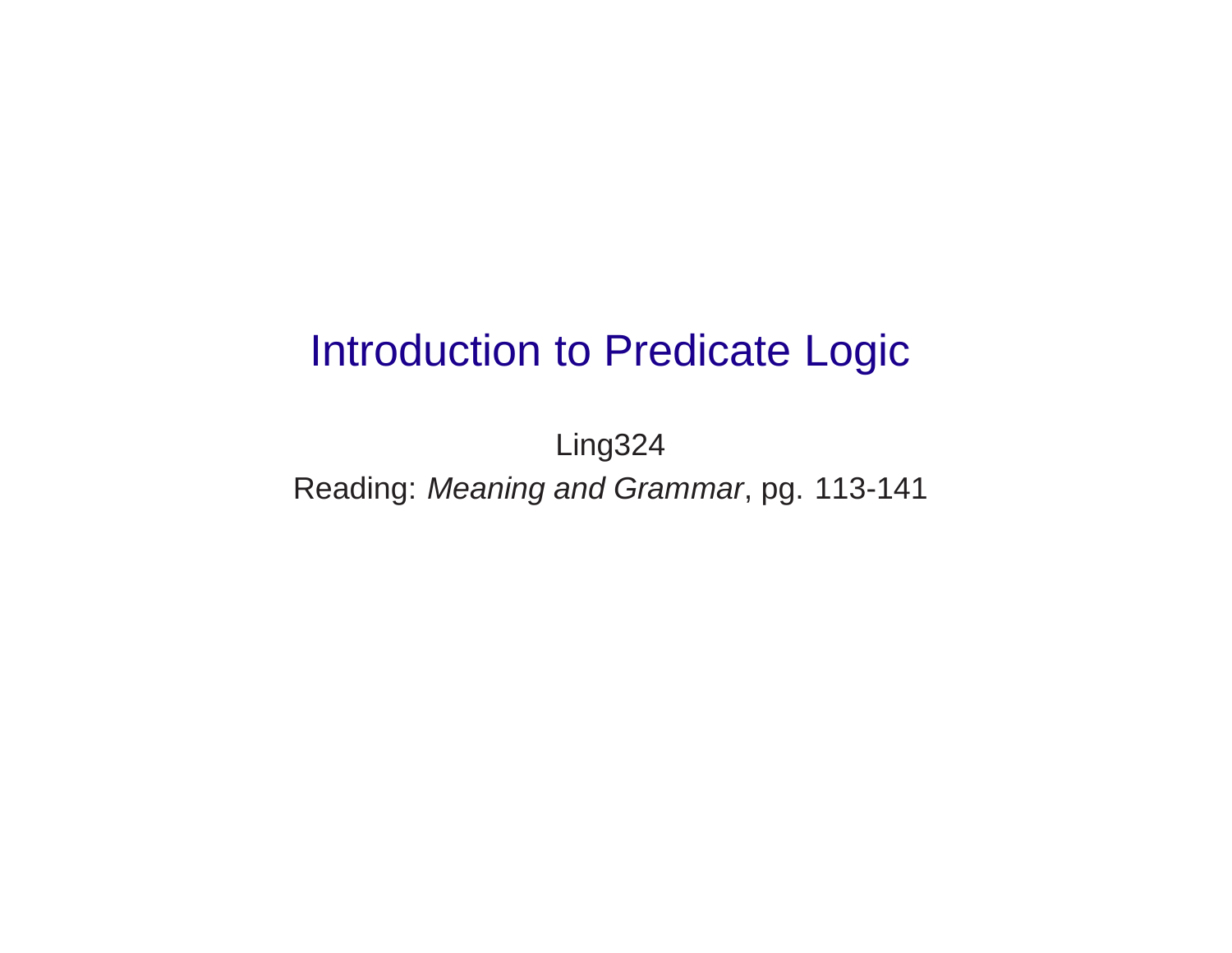## **Usefulness of Predicate Logic for Natural Language Semantics**

- While in propositional logic, we can only talk about sentences as <sup>a</sup> whole, predicate logic allows us to decompose simple sentences into smaller parts: predicates and individuals.
	- (1) a. John is tall.

b.  $T(j)$ 

- Predicate logic provides <sup>a</sup> tool to handle expressions of generalization: i.e., quantificational expressions.
	- (2) a. Every cat is sleeping.
		- b. Some girl likes David.
		- c. No one is happy.
- Predicate logic allows us to talk about variables (pronouns).

The value for the pronoun is some individual in the domain of universe that is contextually determined.

- (3) a. It is sleeping.
	- b. She likes David.
	- c. He is happy.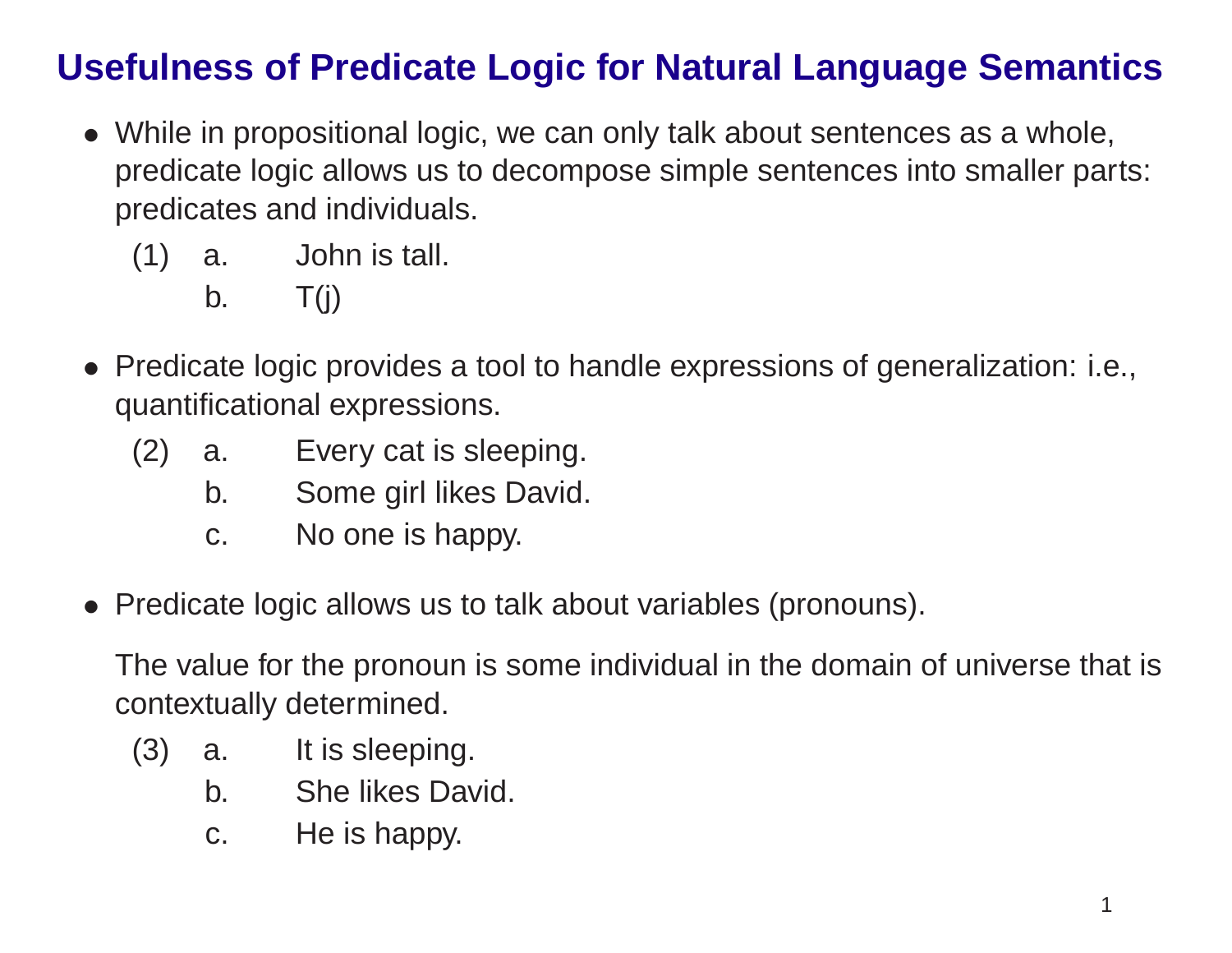#### **Usefulness of Predicate Logic for Natural Language Semantics (cont.)**

- Sentences with quantificational expressions can be divided into two interpretive components.
	- (4) Every cat is sleeping.
		- a. (every cat)(it is sleeping)
		- b.  $\,$  for all  $x,\,x$  is a cat,  $x$  is sleeping
		- $c_{\text{r}}$  = true iff 'it is sleeping' is true for all possible values for 'it' in the domain
	- **–** A simple sentence containing <sup>a</sup> variable/pronoun (a place holder): It can be evaluated as true or false with respect to some individual contextually taken as <sup>a</sup> value for the pronoun.
	- **–** The quantificational expression:

It instructs us to limit the domain of individuals being considered to <sup>a</sup> relevant set (e.g., <sup>a</sup> set of cats), and tells us how many different values of the pronoun we have to consider from that domain to establish truth for the sentence.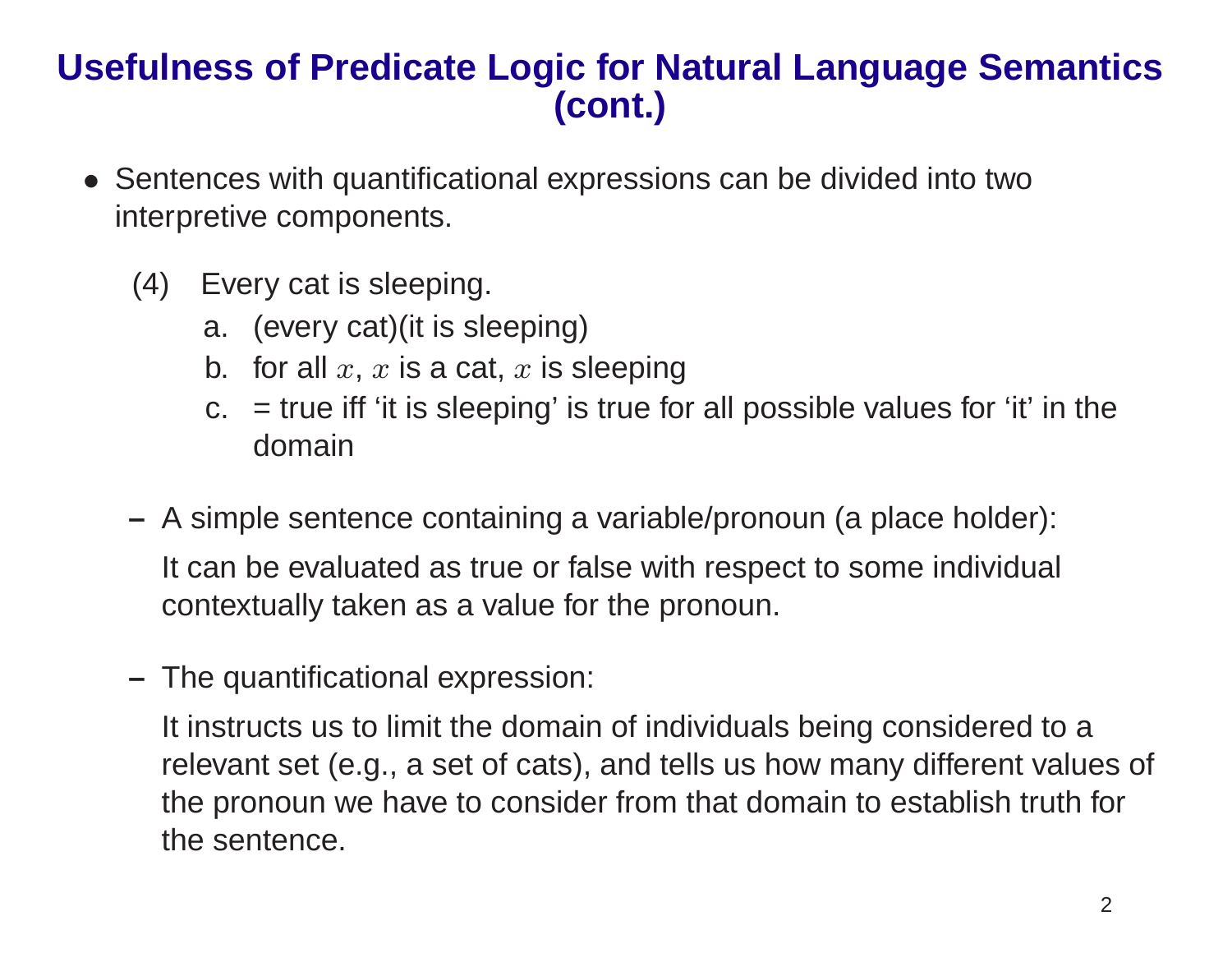### **Usefulness of Predicate Logic for Natural Language Semantics (cont.)**

- (5) Some girl likes David.
	- a. (some girl)(she likes David)
	- b.  $\,$  for some  $x,\,x$  is a girl,  $x$  likes David
	- c. <sup>=</sup> true iff 'she likes David' is true for at least one possible value for 'she'
- (6) No one is happy.
	- a. (no one)(s/he is happy)
	- b.  $\,$  for all  $x,\,x$  is a person,  $x$  is not happy
	- $c_{\rm r}$  = true iff 's/he is happy' is false for all possible values for 's/he'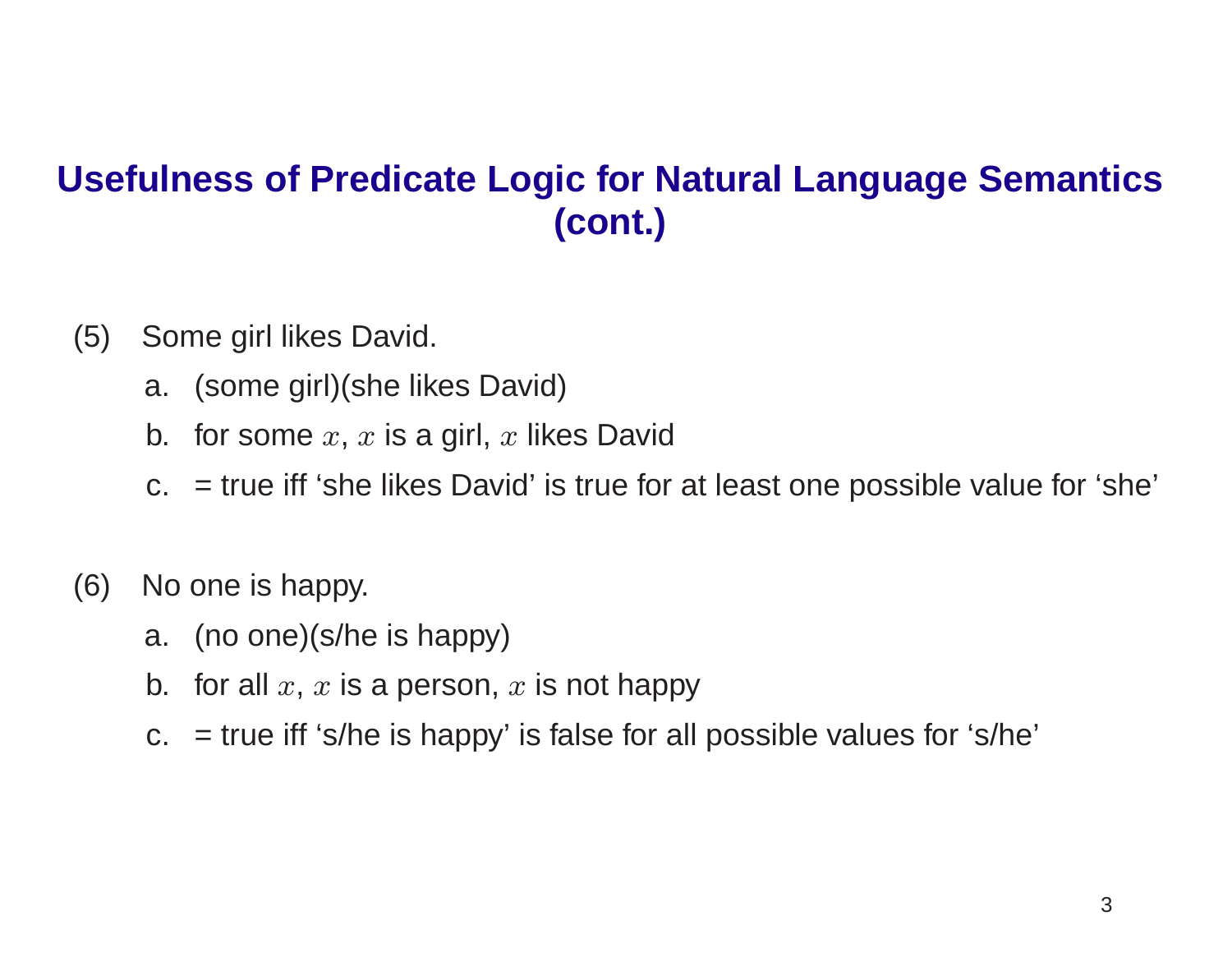# **Syntax of Predicate Logic**

- 1. Primitive vocabulary
	- (a) A set of terms:

A set of individual constants: a, b, c, d, ...

John, Mary, Pavarotti, Loren

A set of individual variables:  $x,y,z,x_{\rm o},x_1,x_2,...$ 

he, she, it

(b) A set of predicates: P, Q, R, ...

One-place predicates: is happy, is boring

Two-place predicates: like, hate, love, hit

Three-place predicates: introduce, give

- (c) A binary identity predicate:  $=$
- (d) The connectives of propositional logic:  $\neg, \wedge, \vee, \rightarrow, \leftrightarrow$
- (e) Quantifiers: ∀, ∃
- (f) brackets: (, ), [, ]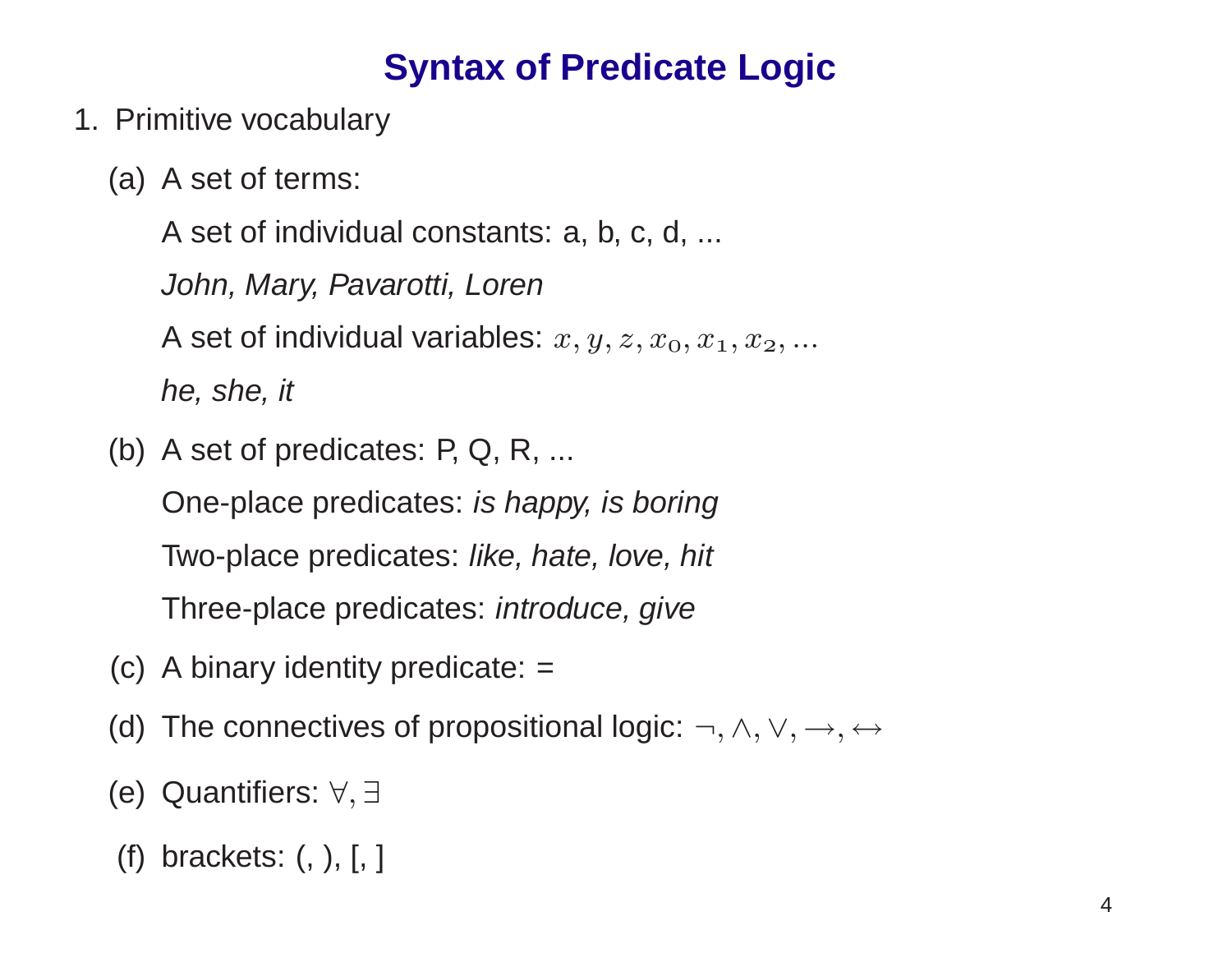#### 2. Syntactic rules

(a) If P is an n-place predicate and  $t_1, ..., t_n$  are all terms, then  $P(t_1, ..., t_n)$  is an atomic formula.

John is happy: H(j) John loves Mary: L(j,m) John introduced Mary to Sue: I(j,m,s)

- (b) If  $t_1$  and  $t_2$  are individual constants or variables, then  $t_1 = t_2$  is a formula. John is Bill: j=b
- (c) If  $\phi$  is a formula, then  $\neg \phi$  is a formula.
- (d) If  $\phi$  and  $\psi$  are formulas, then  $(\phi \land \psi)$ ,  $(\phi \lor \psi)$ ,  $(\phi \rightarrow \psi)$ , and  $(\phi \leftrightarrow \psi)$ are formulas too.
- (e) If  $\phi$  is a formula and x is a variable, then  $\forall x \phi$ , and  $\exists x \phi$  are formulas too. Everyone is happy:  $\forall x \mathsf{H}(x)$ Someone loves John:  $\exists x \mathsf{L}(x, \mathsf{j})$ Everyone loves someone:  $\forall x \exists y \mathsf{L}(x,y), \exists y \forall x \mathsf{L}(x,y)$
- (f) Nothing else is <sup>a</sup> formula in predicate logic.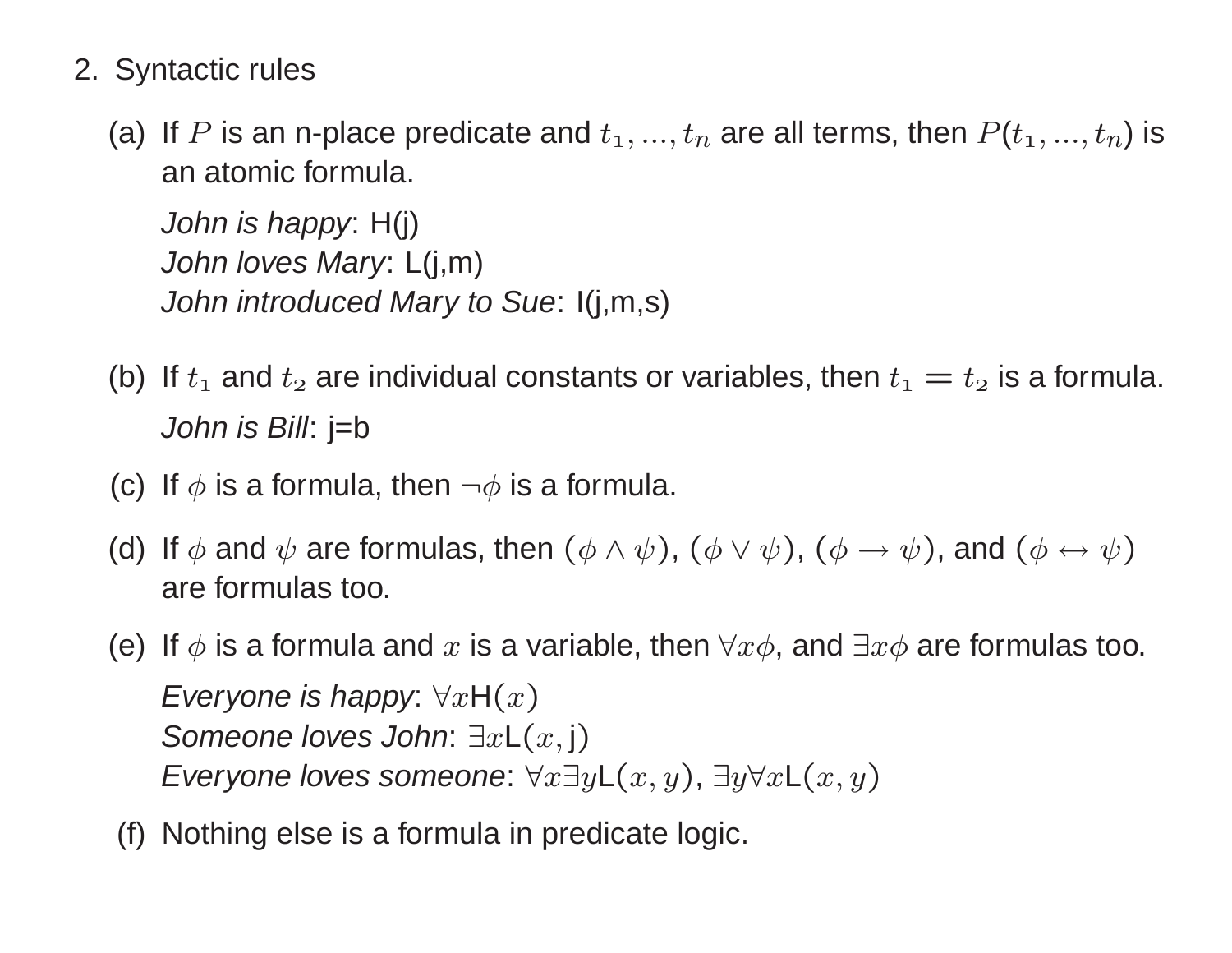#### **Syntactic Tree in Predicate Logic**

 $\bullet$   $\exists x \mathsf{L}(x,\mathsf{d})$ 



QUESTION: Draw the syntactic tree for the expression in [\(7](#page-6-0)) that are well-formed formulas of Predicate Logic.

(7) a. 
$$
\exists \forall (Qa \rightarrow PR(b)(c))
$$

b. 
$$
\forall x \ (\mathsf{P}(x) \rightarrow \exists y \ \mathsf{Q}(x, y))
$$

<span id="page-6-0"></span>c. 
$$
\exists x_1 \forall x_2 (P(x_1, x_2) \rightarrow (R(x_1) \land Q(x_2, a)))
$$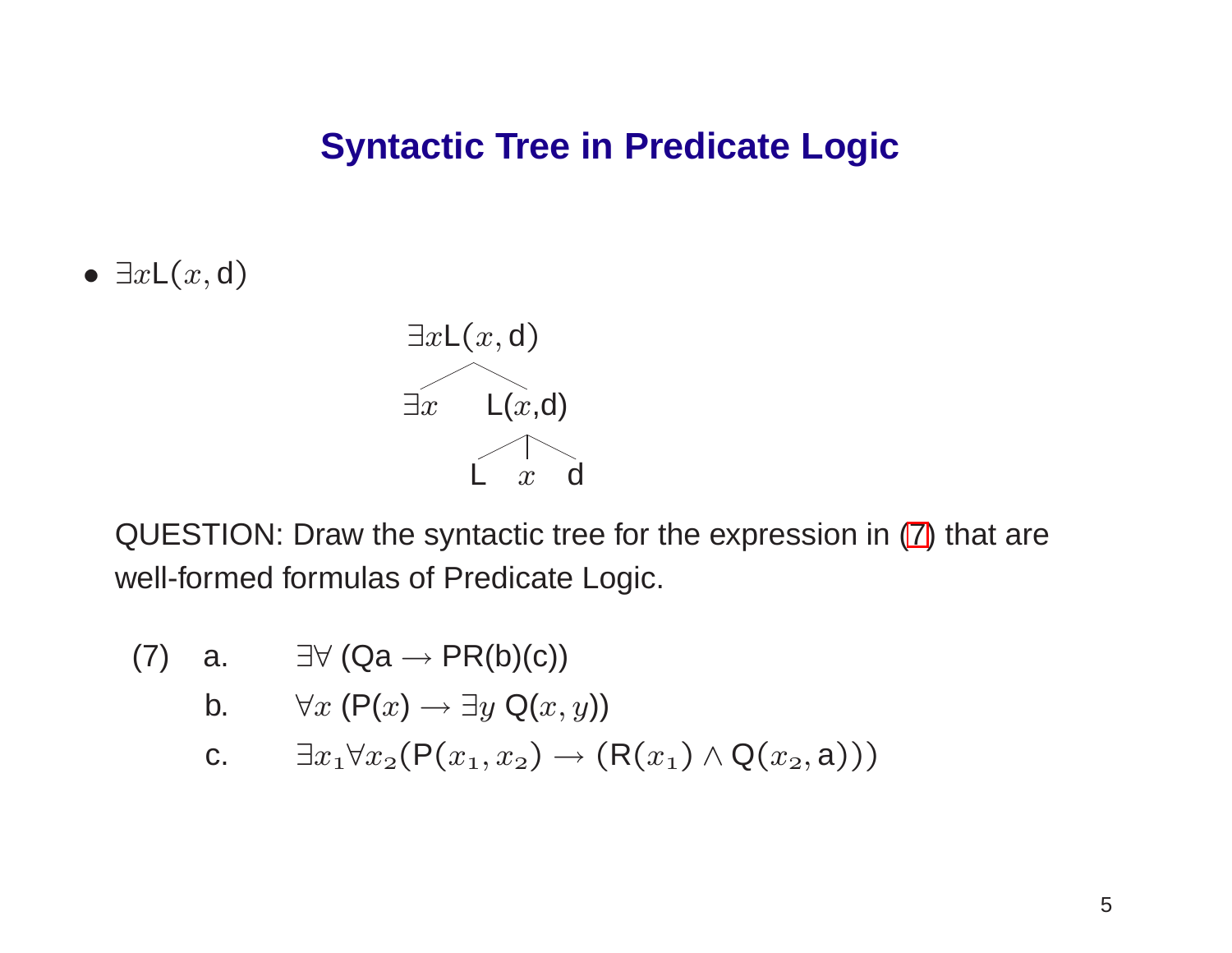#### **Some Syntactic Notions in Predicate Logic**

 $\bullet\,$  If  $x$  is a variable and  $\phi$  is a formula to which a quantifier has been attached to produce  $\forall x\phi$ , or  $\exists x\phi$ , then we say that  $\phi$  is the scope of the attached quantifier and that  $\phi$  or any part of  $\phi$  *lies in the scope* of that quantifier.

Syntactically, the scope of <sup>a</sup> quantifier is what it c-commands.



What is the scope of  $\exists x ?$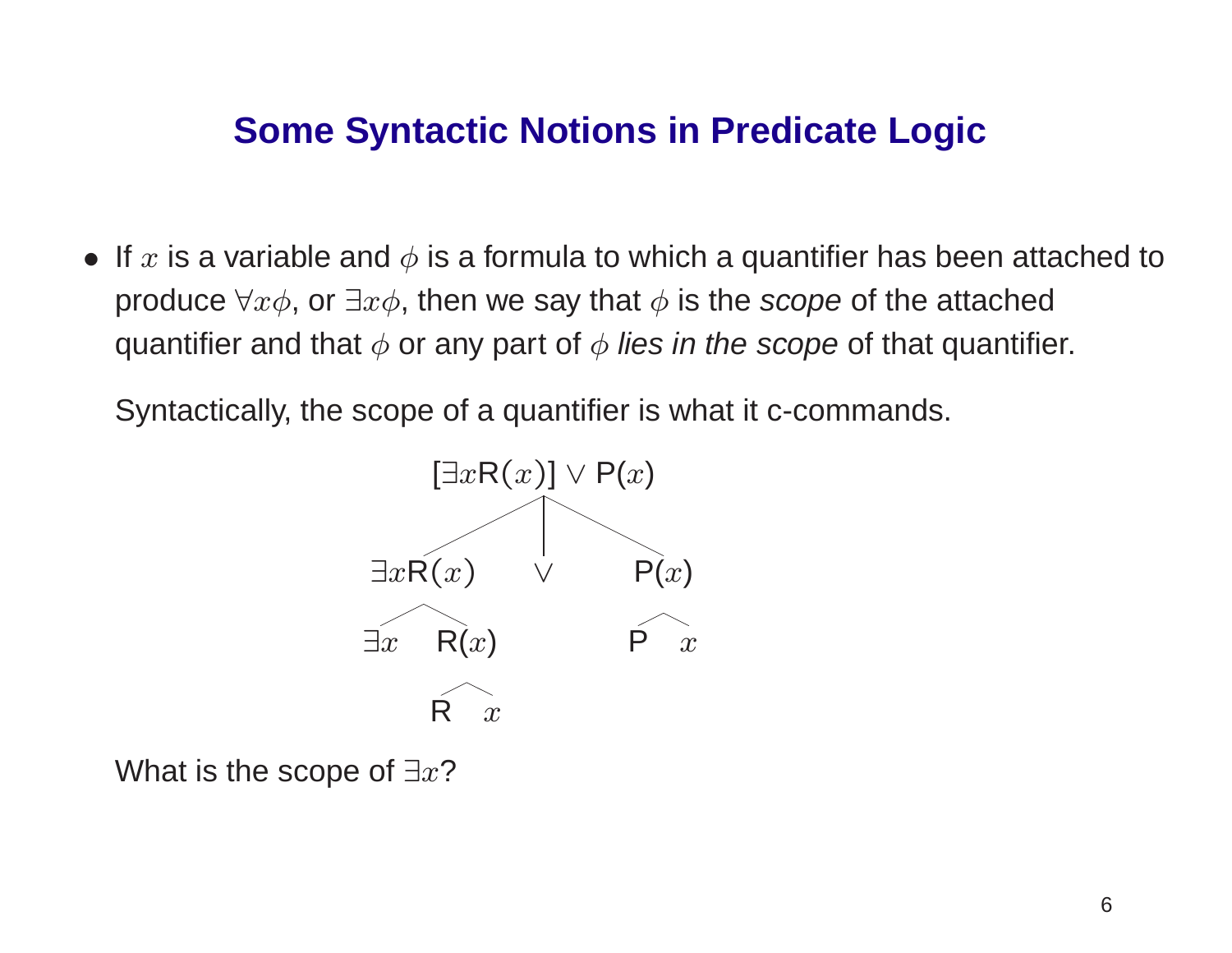## **Some Syntactic Notion in Predicate Logic (cont.)**

 $\bullet\,$  We say that an occurrence of a variable  $x$  is bound if it occurs in the scope of  $\forall x$  or  $\exists x$ . A variable is *free* if it is not bound.

Syntactically, an occurrence of  $x$  is bound by a lowest c-commanding quantifier  $Qx$ .



 $x$  in  $\mathsf{R}(x)$  is bound by  $\exists x;$  $x$  in  $\mathsf{P}(x)$  is bound by  $\forall x.$ 

 $\bullet\;\forall y[\exists x{\sf R}(x)\vee{\sf P}(y)]$  and  $\forall x[\exists x{\sf R}(x)\vee{\sf P}(x)]$  are *alphabetic variants* of each other and are semantically equivalent.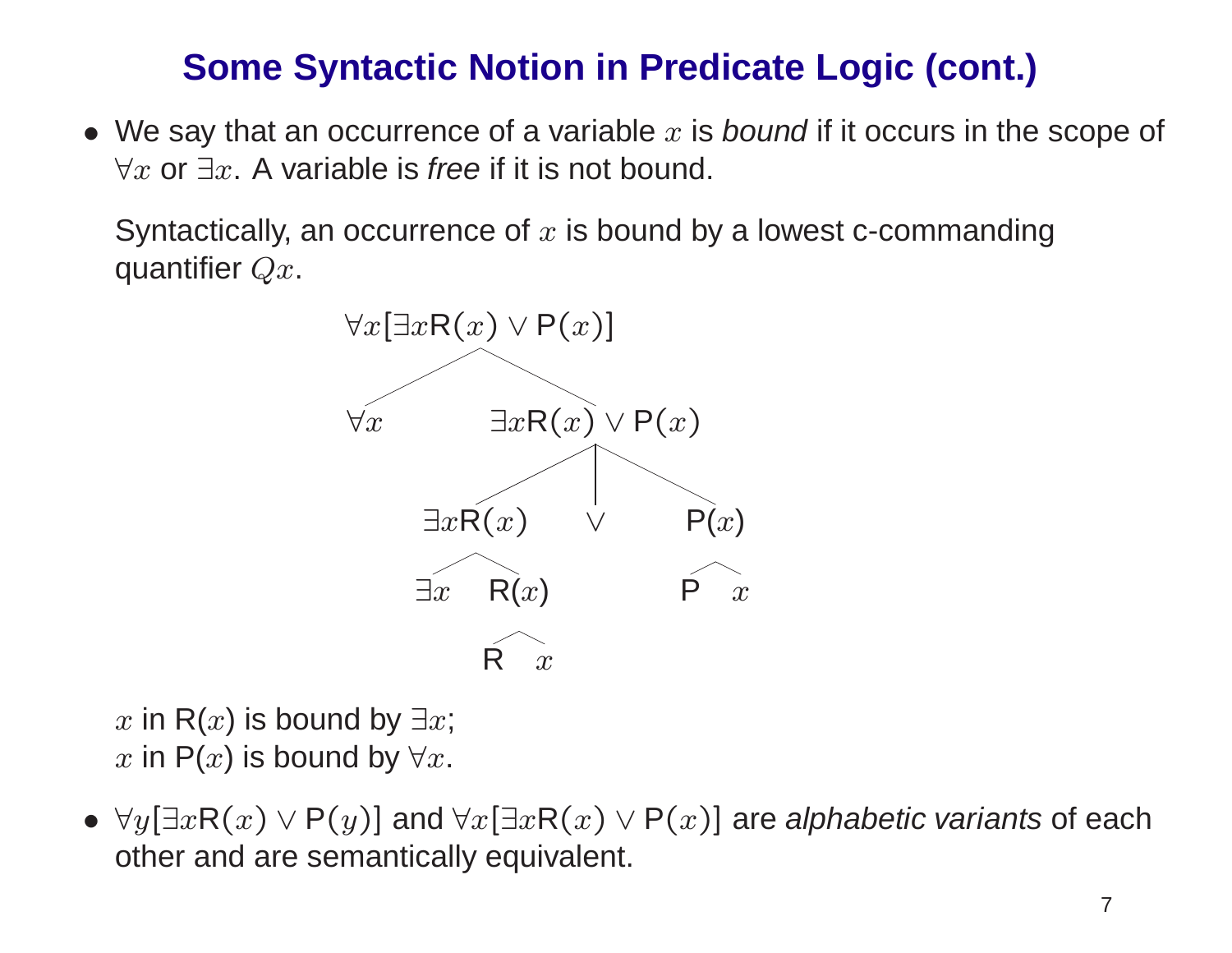#### **Some Syntactic Notions in Predicate Logic (cont.)**

• Formulas with no free variables are called closed formulas, simply formulas, or sentences.

 $H(j)$  $\forall x \; \mathsf{H}(x)$  $\exists x \mathsf{L}(j,x)$  $\exists x~[\mathsf{H}(x) \vee \mathsf{L}(x, \mathsf{j})]$ 

Those containing a free variable are called open formulas.

 $\mathsf{H}(x)$  $[\exists x \mathsf{H}(x)] \mathrel{\vee} \mathsf{L}(x, \mathsf{j})$  $\forall x\ \mathsf{L}(x,y)$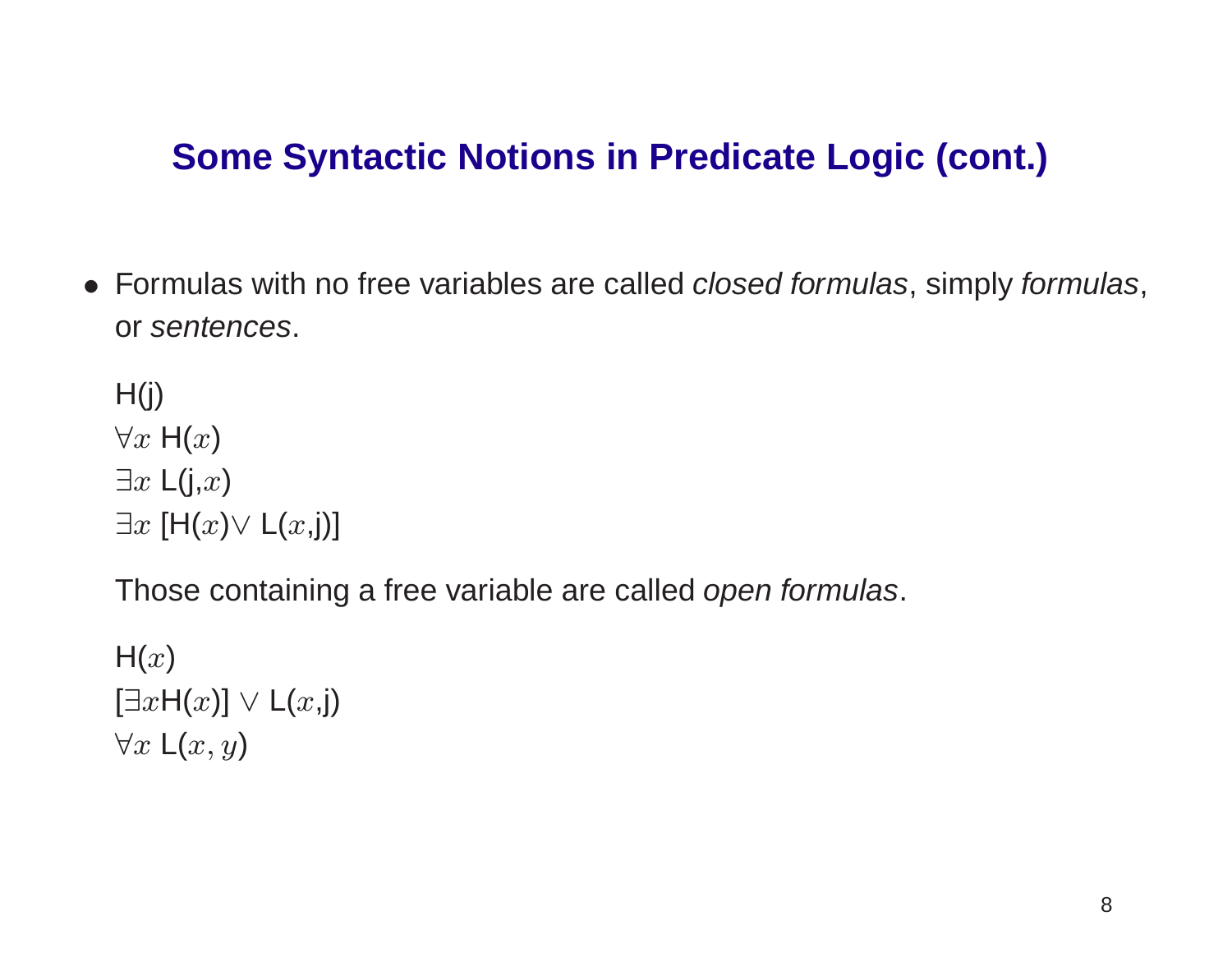## **Translations in Predicate Logic**

- (8) a. Every student is happy.
	- b.  $\forall x$  [student( $x$ )  $\rightarrow$  happy( $x$ )]
	- c. **wrong:**  $\forall x$  [student( $x$ )  $\land$  happy( $x$ )]
- (9) a. Some students are happy.
	- b.  $\exists x \ [\textsf{student}(x) \wedge \textsf{happy}(x)]$
	- c. **wrong:**  $\exists x$  [student( $x$ )  $\rightarrow$  happy( $x$ )]
- (10) a. No student complained.
	- b.  $\forall x$  [student( $x) \rightarrow \neg \text{\sf{complained}}(x)$ ]
	- c.  $\qquad \neg \exists x~ [\textsf{student}(x) \wedge \textsf{complained}(x)]$
- (11) a. Not every student complained.
	- b.  $\qquad \neg \forall x$  [student(x)  $\rightarrow$  complained(x)]
	- c.  $\exists x$  [student( $x) \wedge \neg$  complained( $x$ )]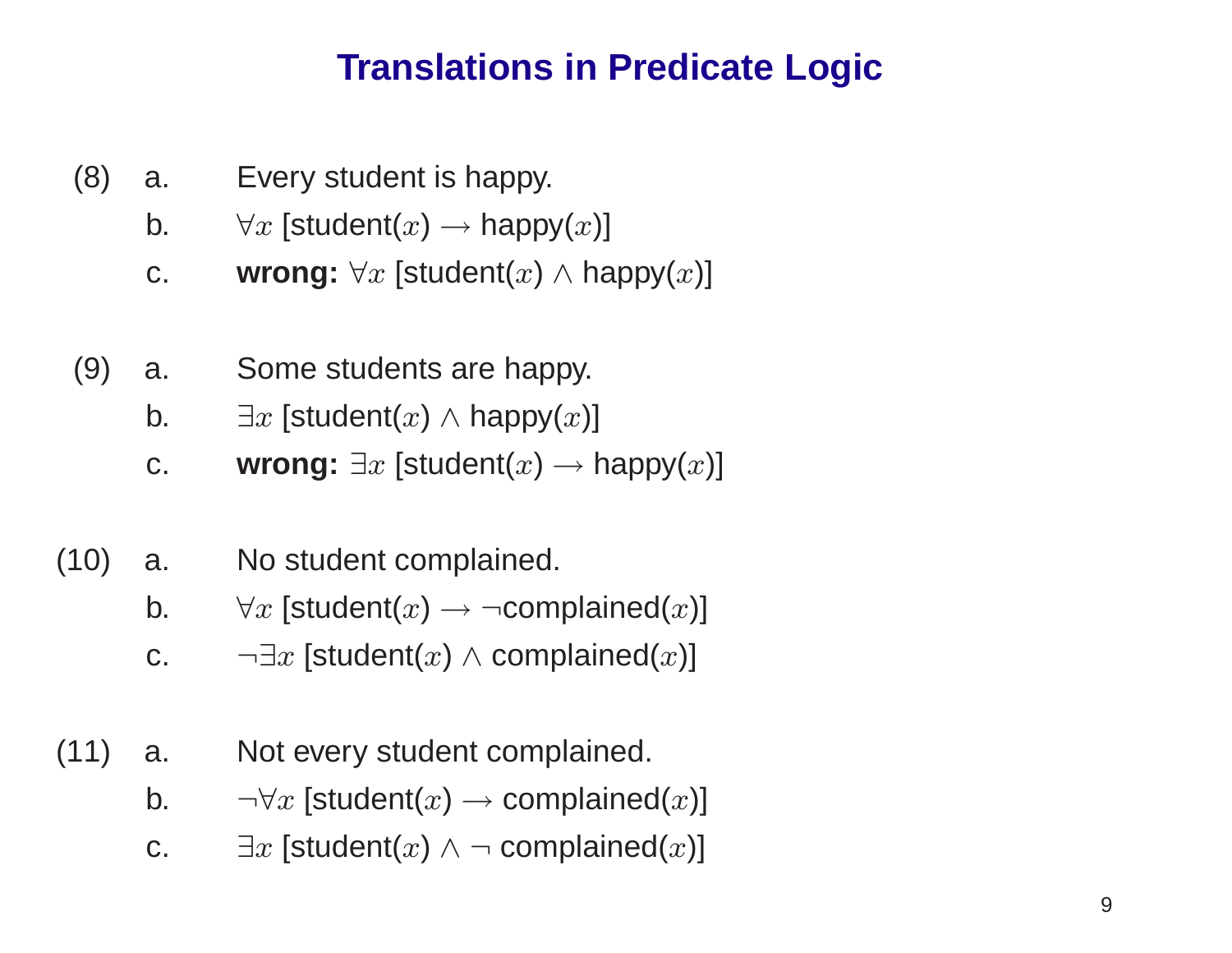# **Translations in Predicate Logic (cont.)**

QUESTION: Translate the following English sentences into predicate logic formula.

- a. John likes Susan.
- b. John has a cat.
- c. A whale is a mammal.
- d. Barking dogs don't bite.
- e. Either every fruit is bitter or every fruit is sweet.
- f. Every student heard some news. (possibly different news for each student)
- g. There is some news that every student heard.
- h. No student likes any exams.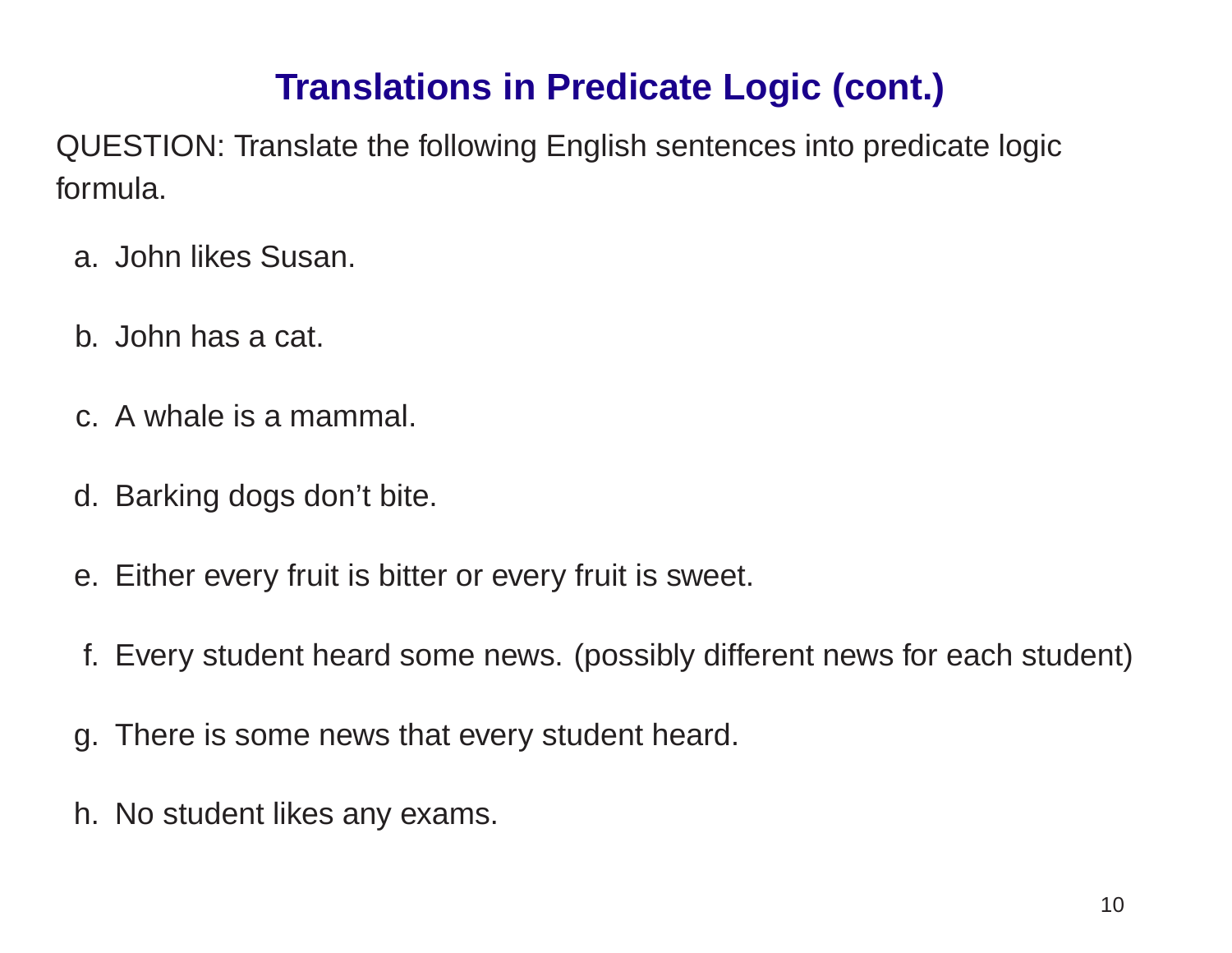### **Semantics of Predicate Logic: Trial 1**

1. If  $\alpha$  is a constant, then  $\llbracket\alpha\rrbracket$  is specified by a function  $V$  (in the model  $M$ ) that assigns an individual object to each constant.

 $[\![\alpha]\!]$  $M = V(\alpha)$ 

If  $P$  is a predicate, then  $\llbracket P \rrbracket$  is specified by a function  $V$  (in the model  $M)$ that assigns <sup>a</sup> set-theoretic objects to each predicate.

 $[\![P]\!]$  $M = V(P)$ 

- 2. If  $\alpha$  is a variable, then ???
- 3. If  $P$  is an n-ary predicate and  $t_1, ..., t_n$  are all terms (constants or variables), then for any model  $M$ ,  $\llbracket P(t_1,...,t_n) \rrbracket^M = 1$  iff  $\langle \mathbf{r}_1 |$  $\overline{M}$  $^{l},...,[\![t_n]\!]$  $^M > \in [P]$  $\overline{M}$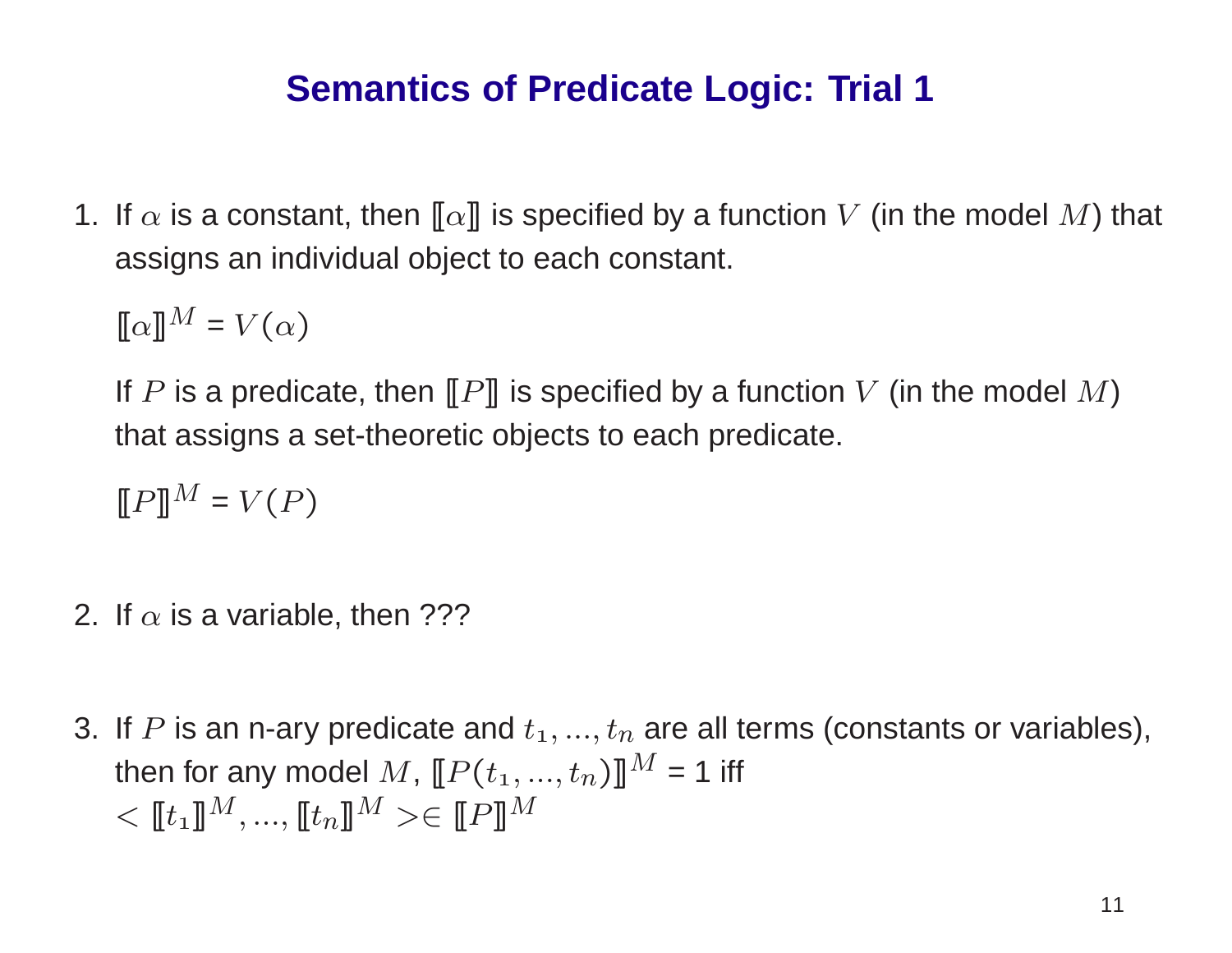4. If  $\phi$  and  $\psi$  are formulas, then for any model M,

$$
[\![\neg \phi]\!]^{M} = 1 \text{ iff } [\![\phi]\!]^{M} = 0
$$
  

$$
[\![\phi \land \psi]\!]^{M} = 1 \text{ iff } [\![\phi]\!]^{M} = 1 \text{ and } [\![\psi]\!]^{M} = 1
$$
  

$$
[\![\phi \lor \psi]\!]^{M} = 1 \text{ iff } [\![\phi]\!]^{M} = 1 \text{ or } [\![\psi]\!]^{M} = 1
$$
  

$$
[\![\phi \to \psi]\!]^{M} = 1 \text{ iff } [\![\phi]\!]^{M} = 0 \text{ or } [\![\psi]\!]^{M} = 1
$$
  

$$
[\![\phi \leftrightarrow \psi]\!]^{M} = 1 \text{ iff } [\![\phi]\!]^{M} = [\![\psi]\!]^{M}
$$

5. If  $\phi$  is a formula, and  $v$  is a variable, then, for any model  $M,$ 

 $[\![\forall v \phi ]\!]^{\hat{M}}$  = 1 iff  $[\![ [c/v] \phi ]\!]^{\hat{M}}$  = 1 for all constants  $c.$ 

 $[\![\exists v \phi]\!]^M = \mathsf{1}$  iff  $[\![ [c/v]\phi]\!]^M = \mathsf{1}$  for some constant  $c.$ 

 $[c/v]\phi$ : the formula resulting from having the constant  $c$  instead of the variable  $v$  in  $\phi.$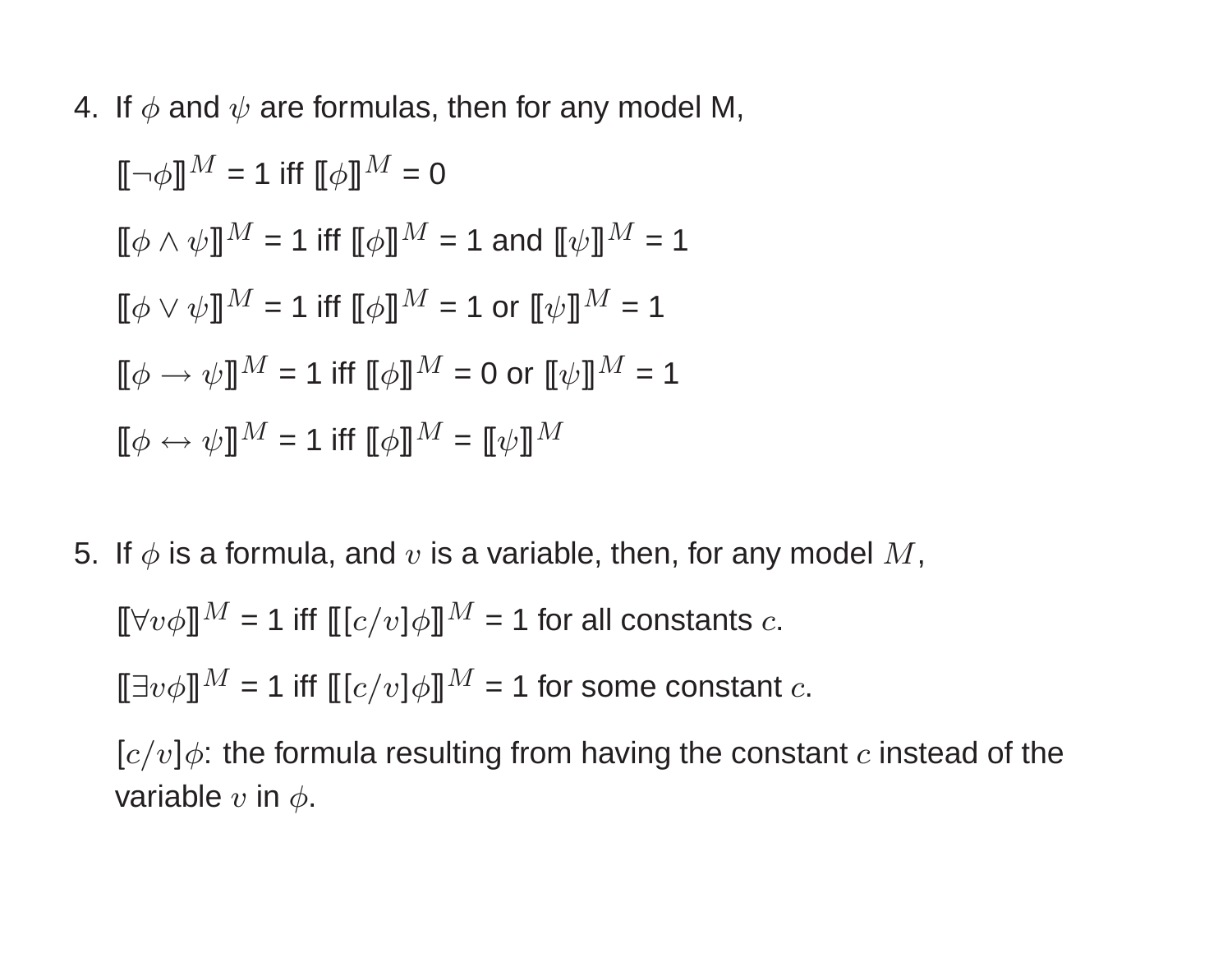## **Semantics of Predicate Logic: Trial 1 (cont.)**

• An example model

Let us take the model  $\overline{M}_1$ , depicted below. Let us take a language in Predicate Logic such that the constants a, b, and <sup>c</sup> denote the individuals dark box, dark circle and dark trapezoid, respectively, the unary predicate A denotes the set of individuals with <sup>a</sup> circle around, and the binary predicate R denotes the relation encoded by the arrows.

$$
U(niverse) = {a, b, c}
$$
  
A = {a, b}  
R = {},  ,  ,  }}

Determine the truth value of the following formulas in  $M_1$ .

(12) a. 
$$
R(a,b) \wedge R(b,b)
$$
  
\nb.  $\neg A(c) \rightarrow R(a,c)$   
\nc.  $\forall x [R(x, x)]$   
\nd.  $\forall x [R(x, x) \leftrightarrow \neg A(x)]$   
\ne.  $\exists x \exists y \exists z [R(x, y) \wedge A(y) \wedge R(x, z) \wedge \neg A(z)]$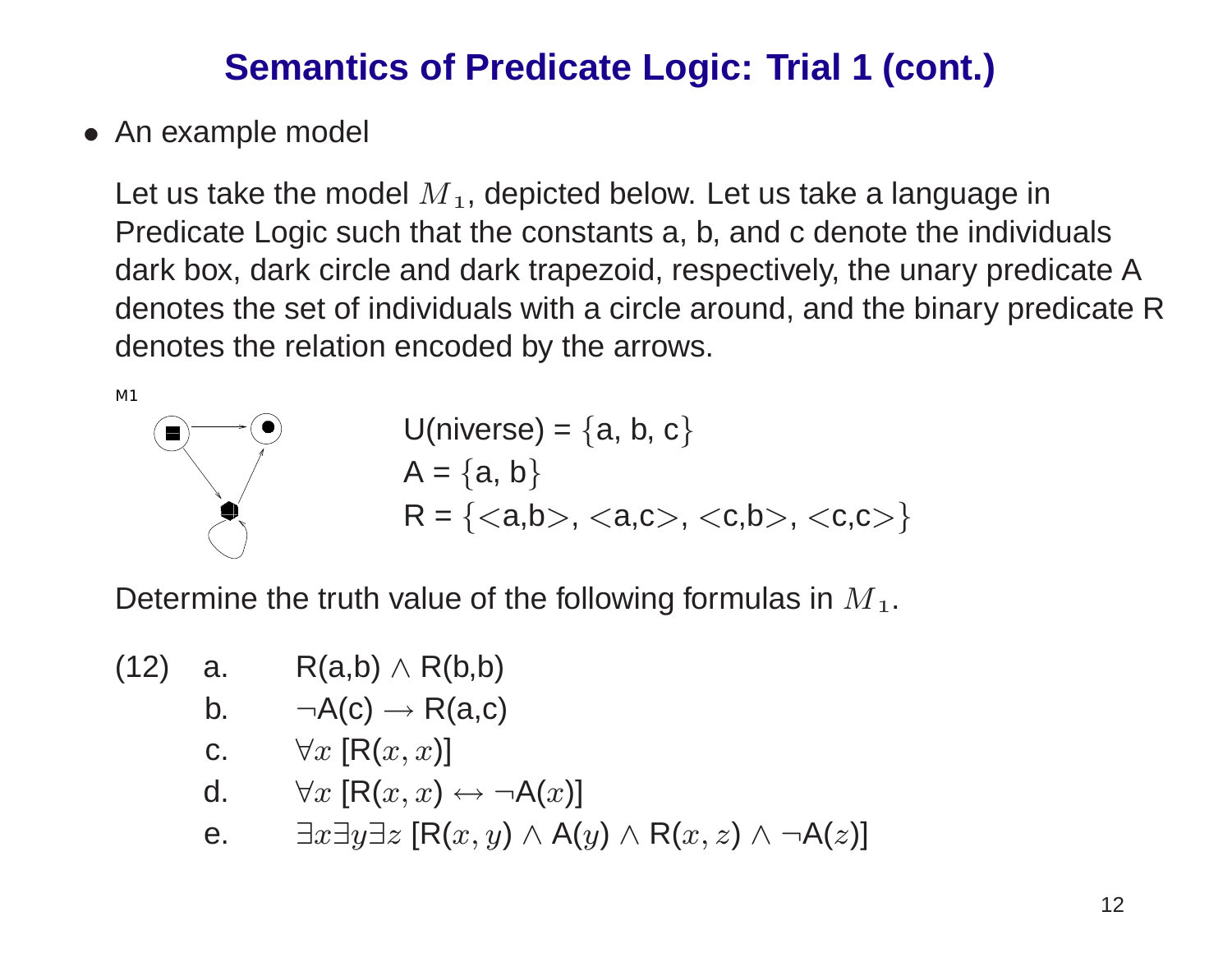#### **Semantics of Predicate Logic: Trial 1 (cont.)**

• Problem with the semantic rule having to do with quantifiers in Trial 1:

In the semantic rule in Trial 1, quantifiers are ranging over constants, individuals that have names. But it could be that there is an individual that does not have <sup>a</sup> name. Then, this individual will be excluded from being considered when evaluation for truth.

This suggests that when we are interpreting quantifiers, we need to range over individuals, not names.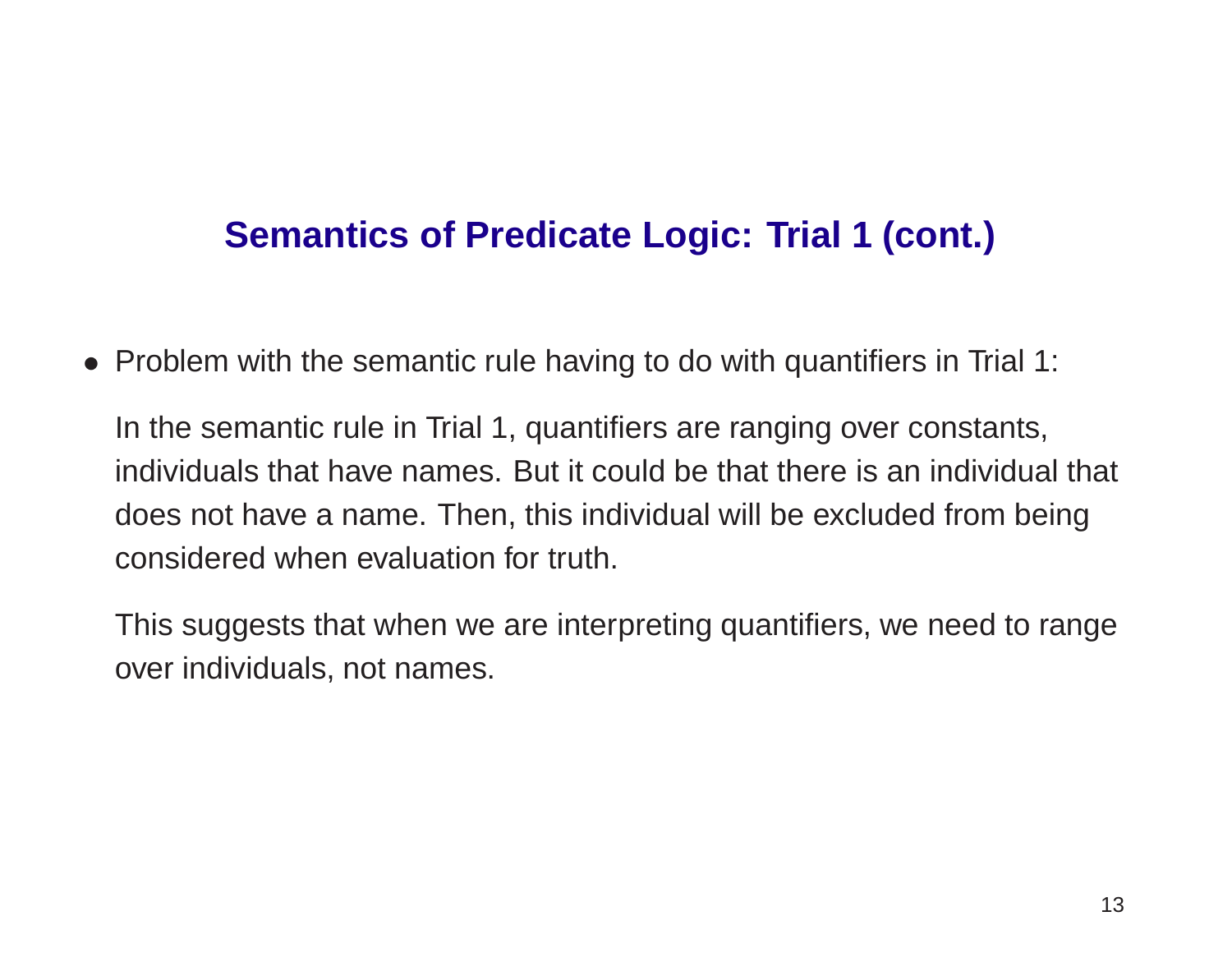#### **Semantics of Predicate Logic: Trial 2**

1. If  $\alpha$  is a variable, then  $\llbracket\alpha\rrbracket$  is specified by a variable assignment function  $g$  (in the model  $M)$  that assigns an individual object to each variable.

 $[\![\alpha]\!]^{M,g}$  =  $g(\alpha)$ 

 $g$ : set of variables  $\rightarrow$  universe of individuals

Let  $g_1$  be an assignment function such that  $g_1(x_1)$  = John,  $g_1(x_2)$  = Mary, and for all n $\geq$ 3,  $g_1(x_n)$  = Pete.

and for an n<sub>2</sub>5, 
$$
g_1(x_n) = r \cot 3
$$
  
\n
$$
g_1 = \begin{bmatrix} x_1 \rightarrow \text{John} \\ x_2 \rightarrow \text{Mary} \\ x_n \rightarrow \text{Pete} \end{bmatrix} \text{ where } n \ge 3
$$

Let  $g_2$  be an assignment function such that  $g_2(x_1)$  = Mary,  $g_2(x_2)$  = John, and for all n $\geq$ 3,  $g_{\scriptscriptstyle 2}(x_n)$  = Pete.

$$
g_2 = \begin{bmatrix} x_1 \rightarrow \text{Mary} \\ x_2 \rightarrow \text{John} \\ x_n \rightarrow \text{Pete} \end{bmatrix} \text{ where } n \ge 3
$$

[[He $_1$  is happy] $^{M,g_1}$  = [[happy $(x_1)$ ]] $^{M,g_1}$  = John is happy. [[He $_3$  is happy] $^{M,g_2}$  = [[happy $(x_3)$ ]] $^{M,g_2}$  = Pete is happy.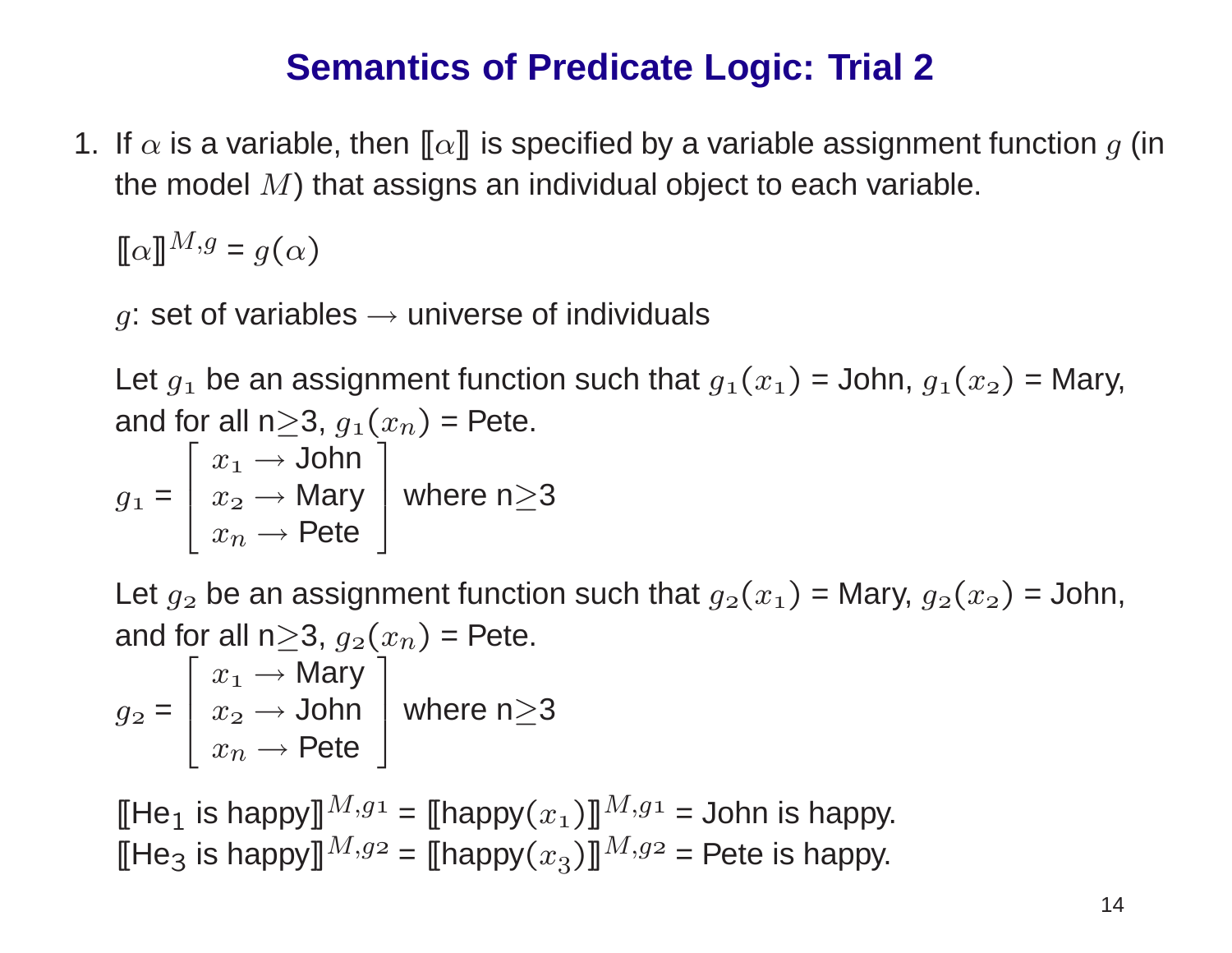2. If  $\alpha$  is a constant, then  $\llbracket \alpha \rrbracket$  is specified by a function V (in the model M) that assigns an individual object to each constant.

 $\llbracket \alpha \rrbracket^{M,g} = V(\alpha)$ 

If P is a predicate, then  $[$ P $]$  is specified by a function V (in the model M) that assigns <sup>a</sup> set-theoretic objects to each predicate.

 $\llbracket P \rrbracket^{M,g} = V(P)$ 

- 3. If P is an n-ary predicate and  $t_1, ..., t_n$  are all terms (constants or variables), then for any model M and an assignment function g,  $[ [P(t_1, ..., t_n)]]^{M,g} = 1$ iff  $\langle [t_1] \, M, g, ..., [t_n] \, M, g \rangle \in [P]$
- 4. If  $\phi$  and  $\psi$  are formulas, then for any model M and an assignment function g,

$$
\begin{aligned}\n\llbracket \neg \phi \rrbracket^{M,g} &= 1 \text{ iff } \llbracket \phi \rrbracket^{M,g} = 0 \\
\llbracket \phi \land \psi \rrbracket^{M,g} &= 1 \text{ iff } \llbracket \phi \rrbracket^{M,g} = 1 \text{ and } \llbracket \psi \rrbracket^{M,g} = 1 \\
\llbracket \phi \lor \psi \rrbracket^{M,g} &= 1 \text{ iff } \llbracket \phi \rrbracket^{M,g} = 1 \text{ or } \llbracket \psi \rrbracket^{M,g} = 1 \\
\llbracket \phi \to \psi \rrbracket^{M,g} &= 1 \text{ iff } \llbracket \phi \rrbracket^{M,g} = 0 \text{ or } \llbracket \psi \rrbracket^{M,g} = 1 \\
\llbracket \phi \leftrightarrow \psi \rrbracket^{M,g} &= 1 \text{ iff } \llbracket \phi \rrbracket^{M,g} = \llbracket \psi \rrbracket^{M,g} = 1\n\end{aligned}
$$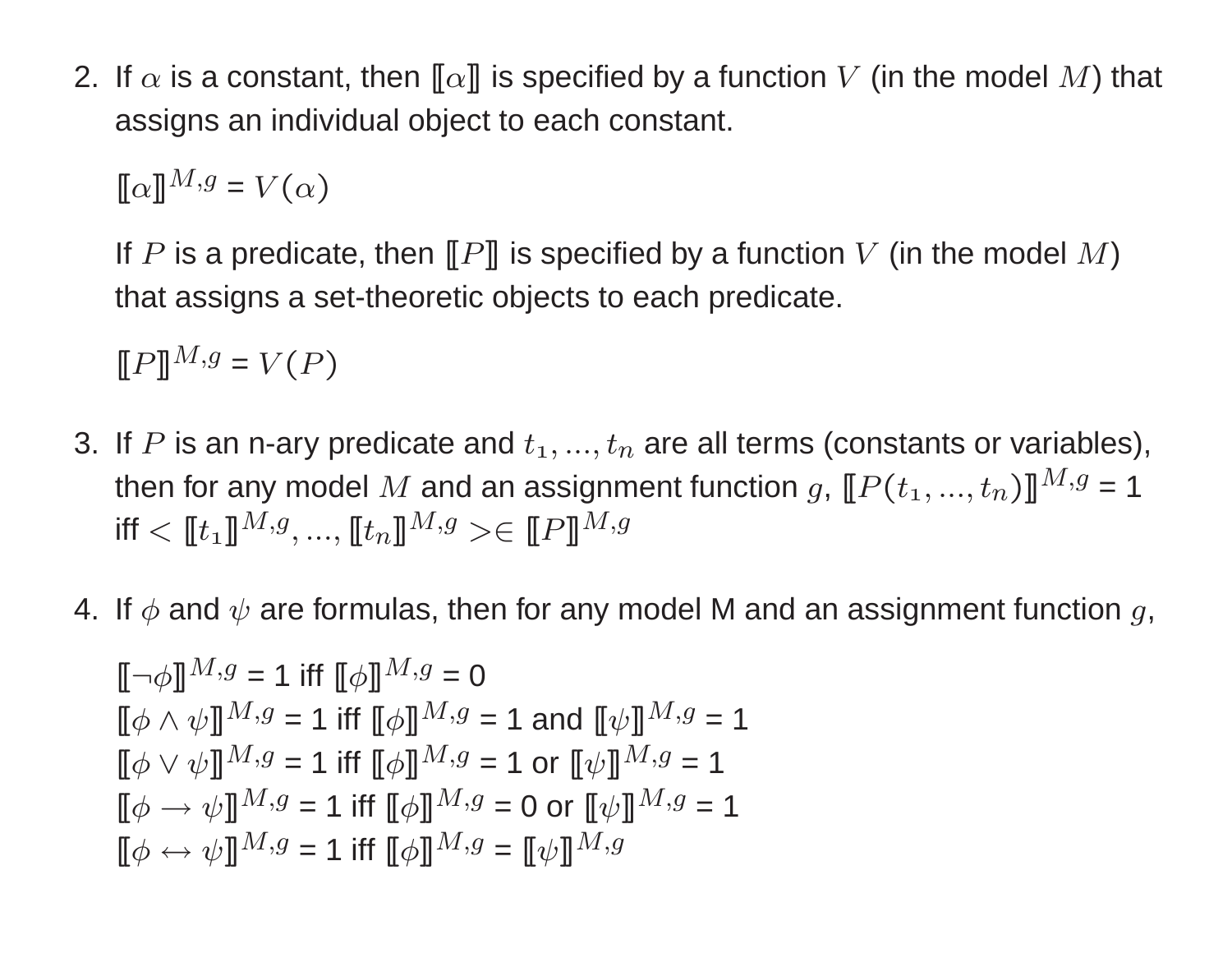5. If  $\phi$  is a formula, and  $v$  is a variable, then, for any model M and an assignment function  $g$ ,

 $[\![\forall v \phi]\!]^{M,g} = 1$  iff  $[\![\phi]\!]^{M,g[d/v]} = 1$  for all individuals  $d \in U$ .  $\overline{\mathbb{E}} \exists v \phi \overline{\mathbb{I}}^{M,g} = 1$  iff  $\overline{\mathbb{E}} \phi \overline{\mathbb{I}}^{M,g[d/v]} = 1$  for some individual  $d \in U$ .

 $g[d/v]$ : the variable assignment  $g'$  that is exactly like g except (maybe) for  $g(v)$ , which equals the individual d.

$$
g_1 = \begin{bmatrix} x_1 \rightarrow John \\ x_2 \rightarrow Mary \\ x_3 \rightarrow Pete \\ x_n \rightarrow Pete \end{bmatrix} \text{ where } n \ge 4
$$
  

$$
g_1[John/x_3] = \begin{bmatrix} x_1 \rightarrow John \\ x_2 \rightarrow Mary \\ x_3 \rightarrow John \\ x_n \rightarrow Pete \end{bmatrix} \text{ where } n \ge 4
$$
  

$$
g_1[[John/x_3]Pete/x_1] = \begin{bmatrix} x_1 \rightarrow Pete \\ x_2 \rightarrow Mary \\ x_3 \rightarrow John \\ x_3 \rightarrow John \\ x_n \rightarrow Pete \end{bmatrix} \text{ where } n \ge 4
$$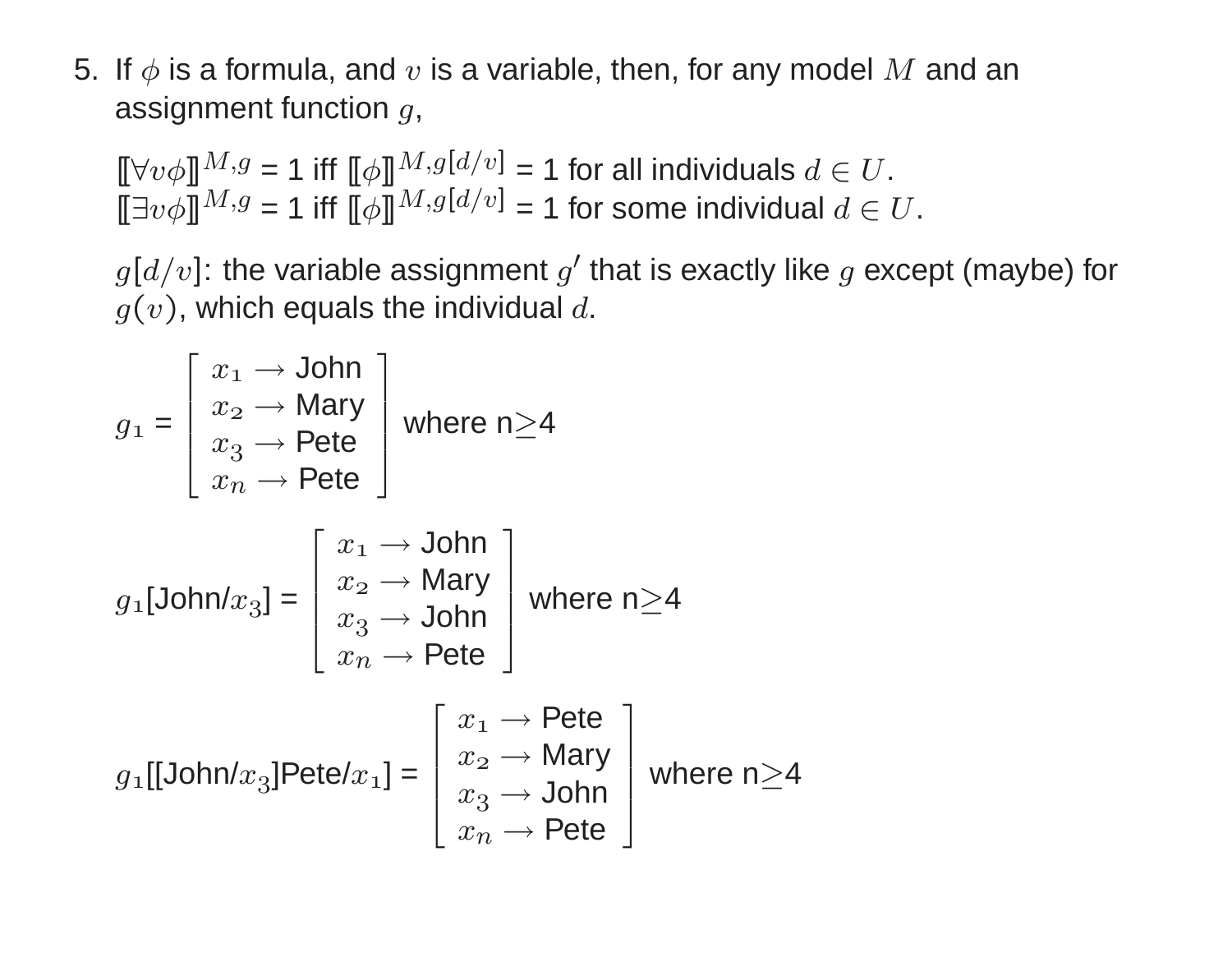## **Semantics of Predicate Logic: Trial 2 (cont.)**

QUESTION: Complete the equivalences assuming:  $g(x)$  = Mary, and  $g(y)$  = Susan.

- 1.  $g[$ Paul/ $x](x) =$
- 2.  $g[$ Paul/ $x](y) =$
- 3.  $g[[\mathsf{Paul}/x]$ Susan/ $x](x)$  =
- 4.  $g[[\mathsf{Paul}/x]$ Susan/ $x](y)$  =
- 5.  $g[[\mathsf{Paul}/x]$ Susan/ $y](x)$  =
- 6.  $g[[\mathsf{Paul}/x]$ Susan/ $y](y)$  =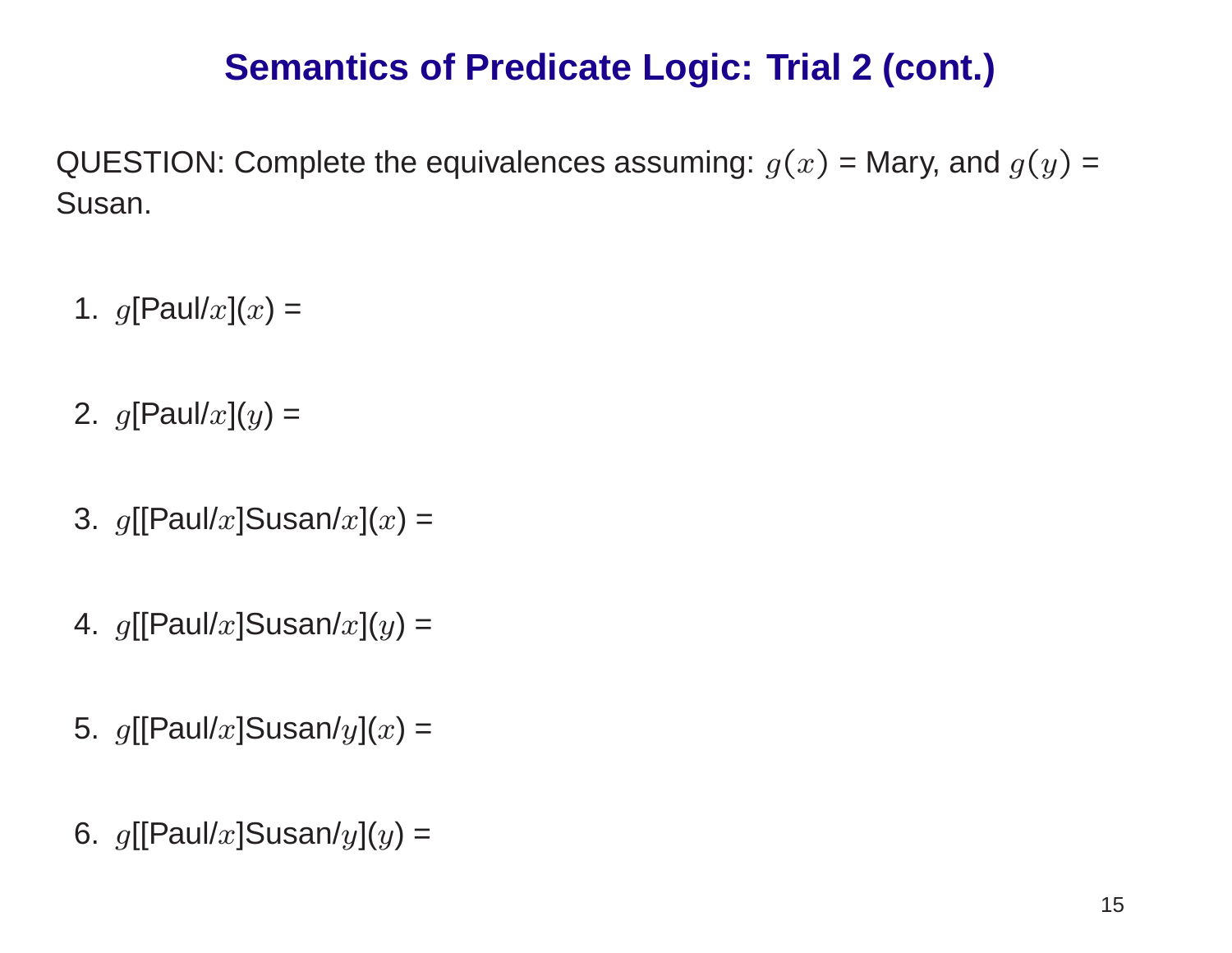## **Compositional Interpretation**

• Assume  $M_2$ , lexical meanings and assignment function  $g'$  specified below:

Universe) = {a, b, c}

\n[Allan] 
$$
M^{2,g'} = V(\text{Allan}) = a
$$
; [Betty]  $M^{2,g'} = V(\text{Betty}) = b$ 

\n[H]  $M^{2,g'} = V(H) = \{b, c\}$ 

\n[L]  $M^{2,g'} = V(L) = \{, , a>, \}$ 

\nAssignment  $g'$ :

\n[x]  $M^{2,g'} = g'(x) = a$ ; [y]  $M^{2,g'} = g'(y) = b$ .



If we do the same computation with respect to any other assignment  $g,$  $\llbracket \exists x \mathsf{H}(x) \rrbracket^{Mz,g}$  = 1. Hence,  $\llbracket \exists x \mathsf{H}(x) \rrbracket^{Mz}$  = 1.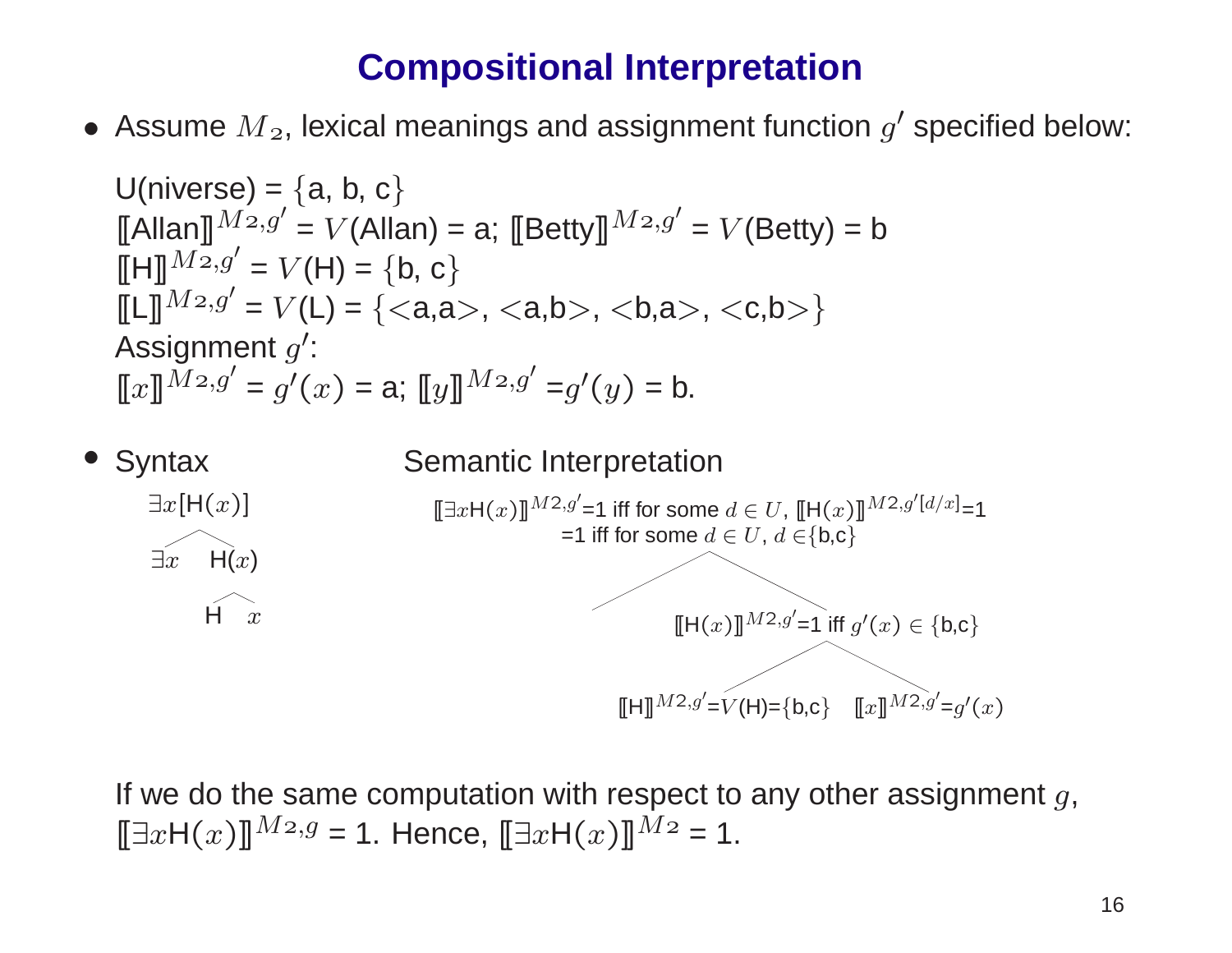## **Compositional Interpretation (cont.)**

QUESTION: Draw the syntactic trees and spell out the compositional semantic interpretation of the following predicate logic formulas, against M2.

- (13) a.  $\forall y [ \mathsf{H}(y) ]$ 
	- b.  $\exists y [\mathsf{H}(\mathsf{Allan})]$
	- c.  $\forall y [\mathsf{L}(y,x)]$
	- d.  $\forall x \exists y [\mathsf{L}(x,y)]$
	- e.  $\exists y \forall x [\mathsf{L}(x,y)]$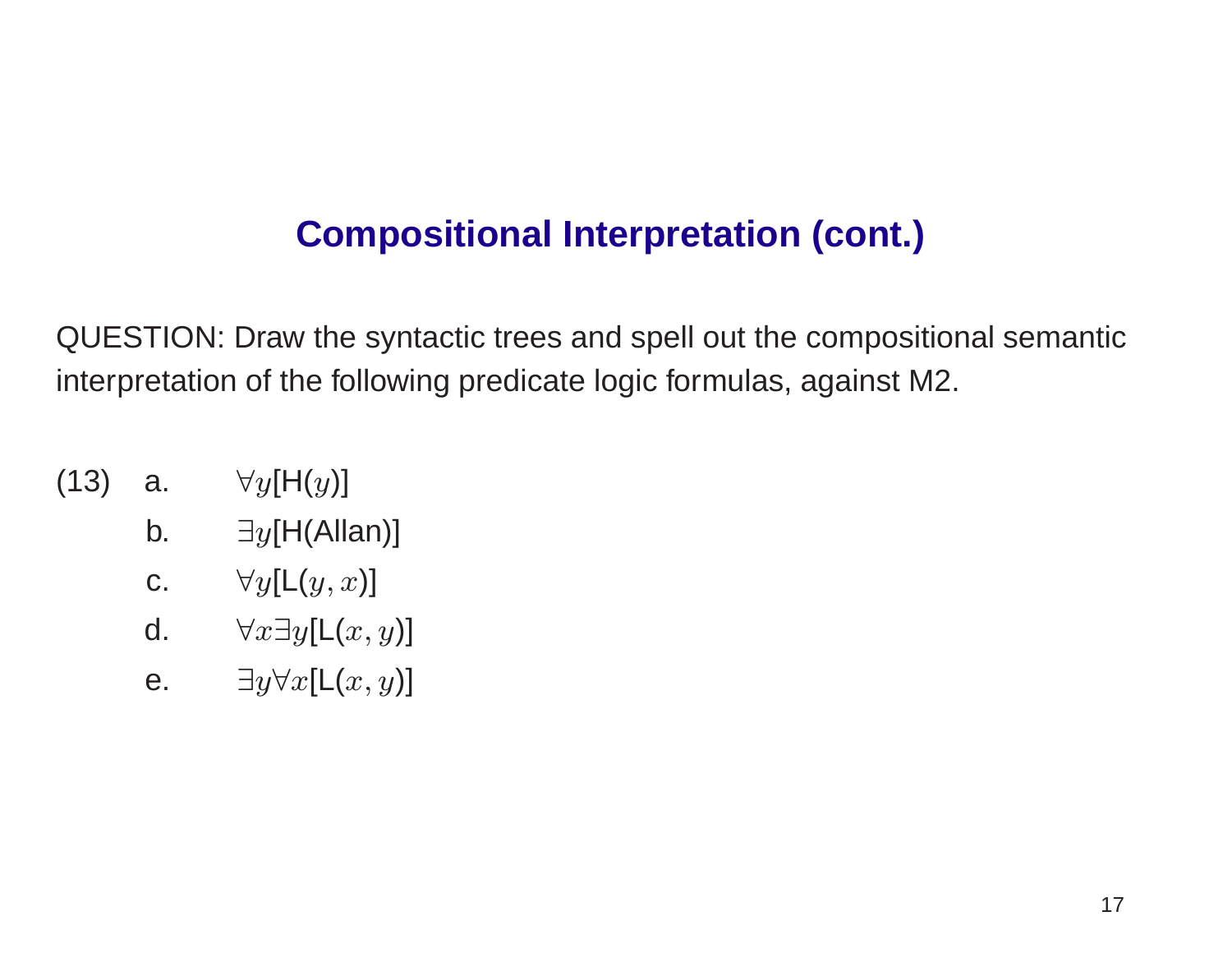#### **Compositional Interpretation: Examples**

(13d)  $\forall x \exists y [\mathsf{L}(x,y)]$ 



 $\Longrightarrow \llbracket \forall x \exists y [\mathsf{L}(x,y) ] \rrbracket^{M_{2},g'}$  = 1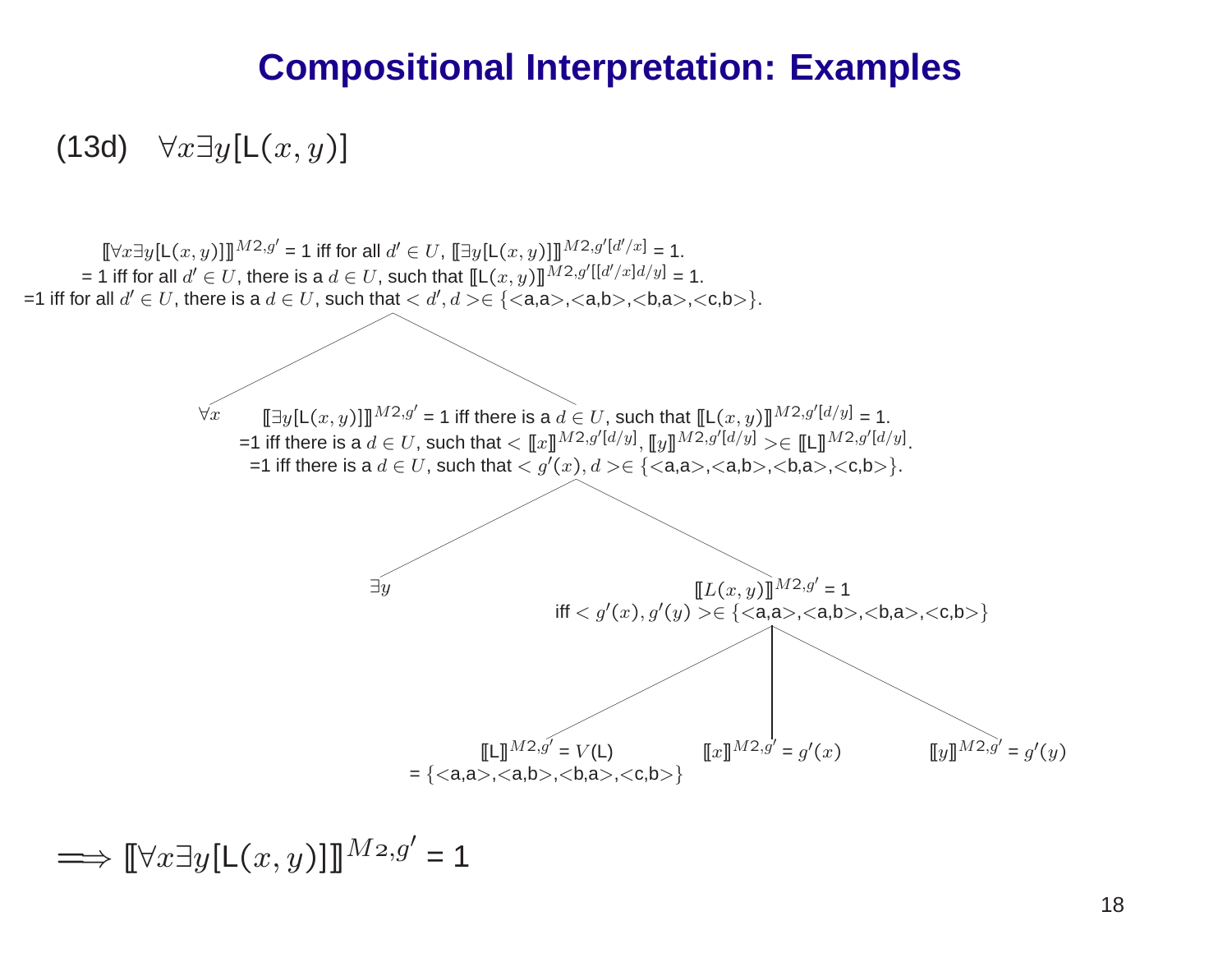#### **Compositional Interpretation: Examples (cont.)**

(13e)  $\exists y \forall x [\mathsf{L}(x,y)]$ 



 $\Longrightarrow\llbracket \exists y\forall x[\mathsf{L}(x,y) ]\rrbracket^{M_{2},g'}$  = 0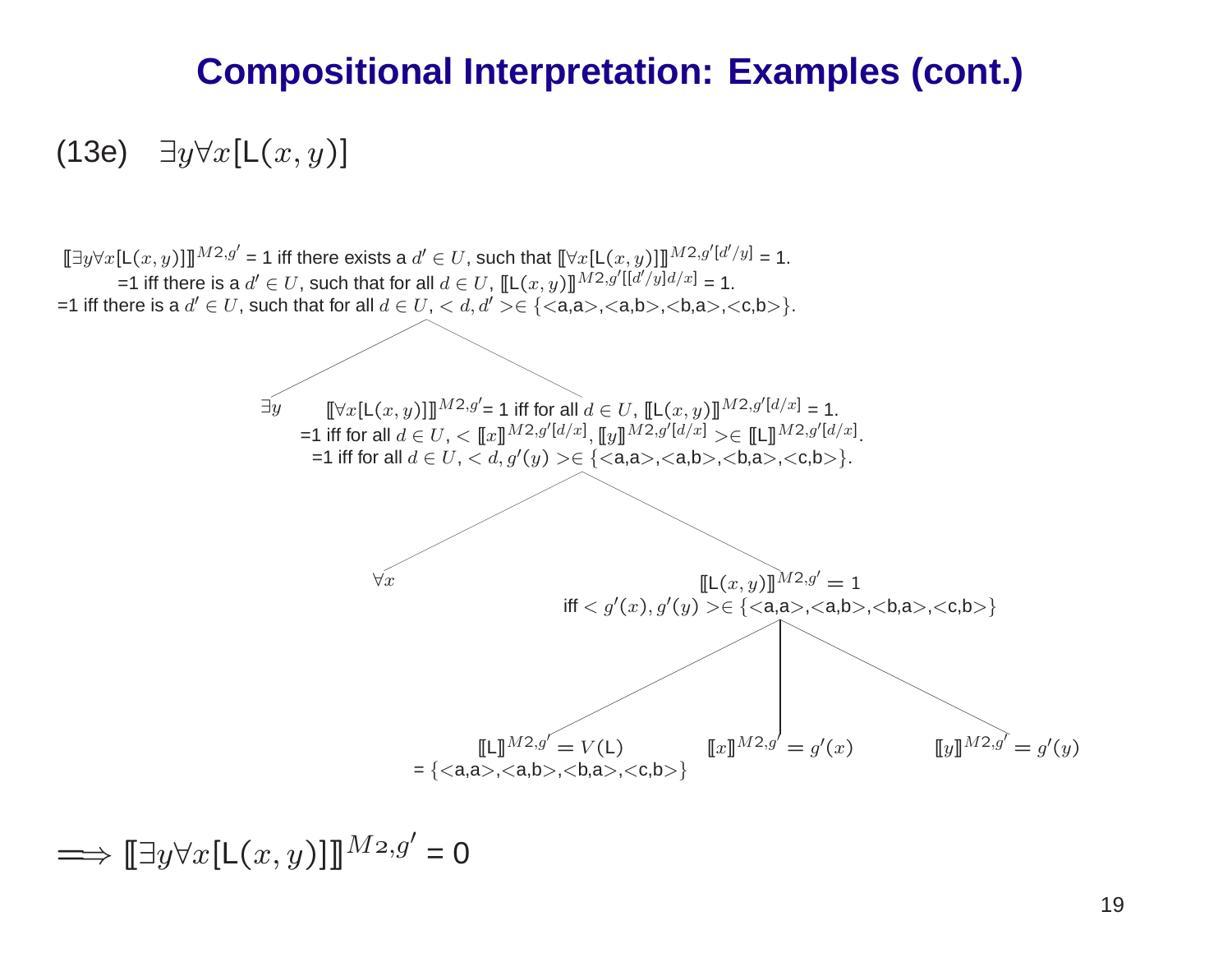## **Entailment, Logical Equivalence, Contradiction, Validity (cont.)**

• A formula  $\phi$  entails a formula  $\psi$  iff for every model  $M$  such that  $\llbracket \phi \rrbracket = 1$ ,  $\llbracket \psi \rrbracket$  $= 1.$ 

 $\exists x \forall y [R(x, y)] \Rightarrow \forall y \exists x [R(x, y)]$ 

- A formula  $\phi$  is valid iff for every model  $M$ ,  $\llbracket \phi \rrbracket = 1$ .
- A formula  $\phi$  is contradictory iff for every model  $M$ ,  $\llbracket \phi \rrbracket = 0.$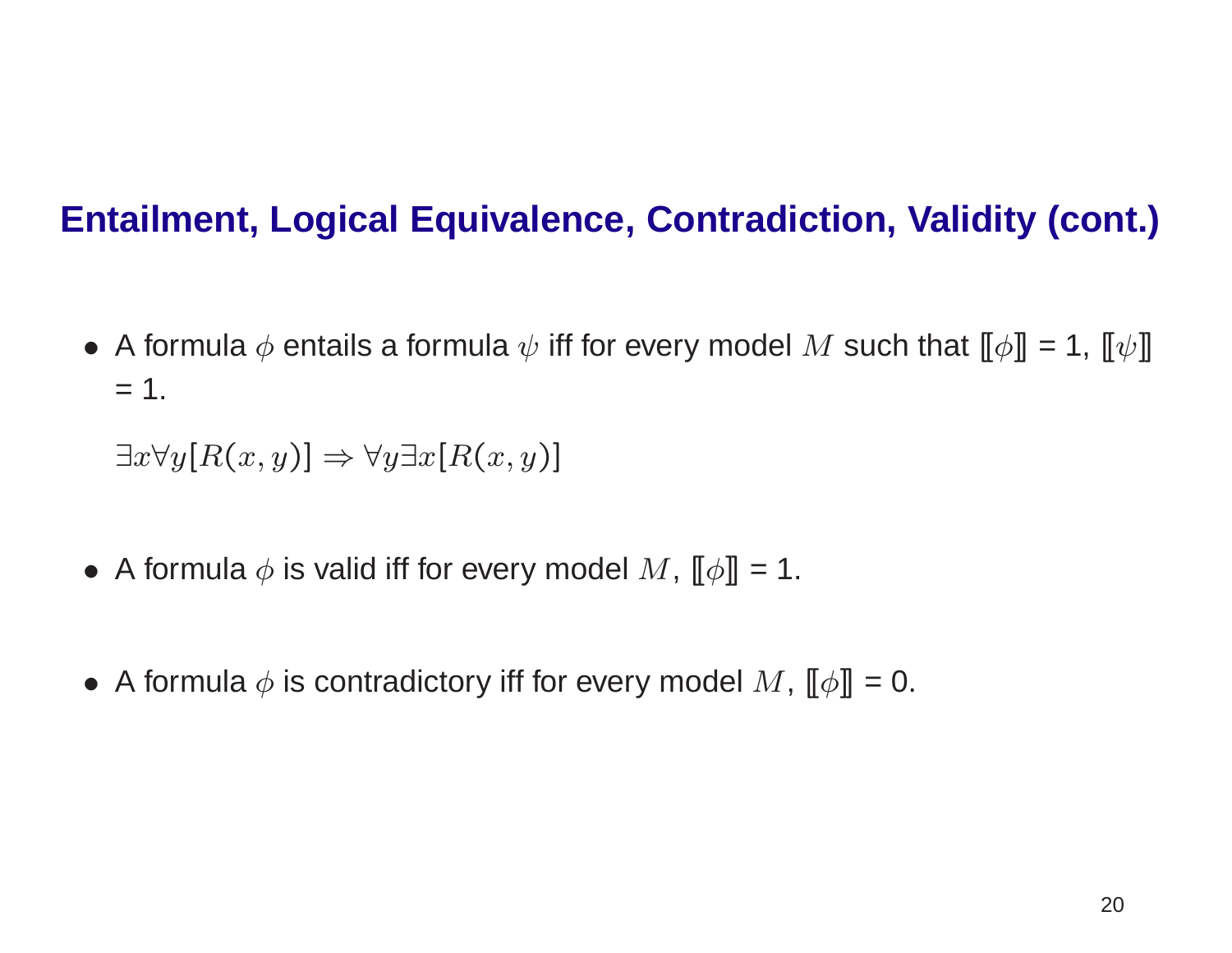## **Entailment, Logical Equivalence, Contradiction, Validit y**

 $\bullet\,$  A formula  $\phi$  is logically equivalent to a formula  $\psi$  iff they entail each other (i.e., they are true in exactly the same models).

 $\neg\forall x[P(x)]\Leftrightarrow\exists x[\neg P(x)]$  $\forall x [P(x)] \Leftrightarrow \neg \exists x [\neg P(x)]$  $\neg \forall x [\neg P(x)] \Leftrightarrow \exists x [P(x)]$  $\forall x [\neg P(x)] \Leftrightarrow \neg \exists x [P(x)]$